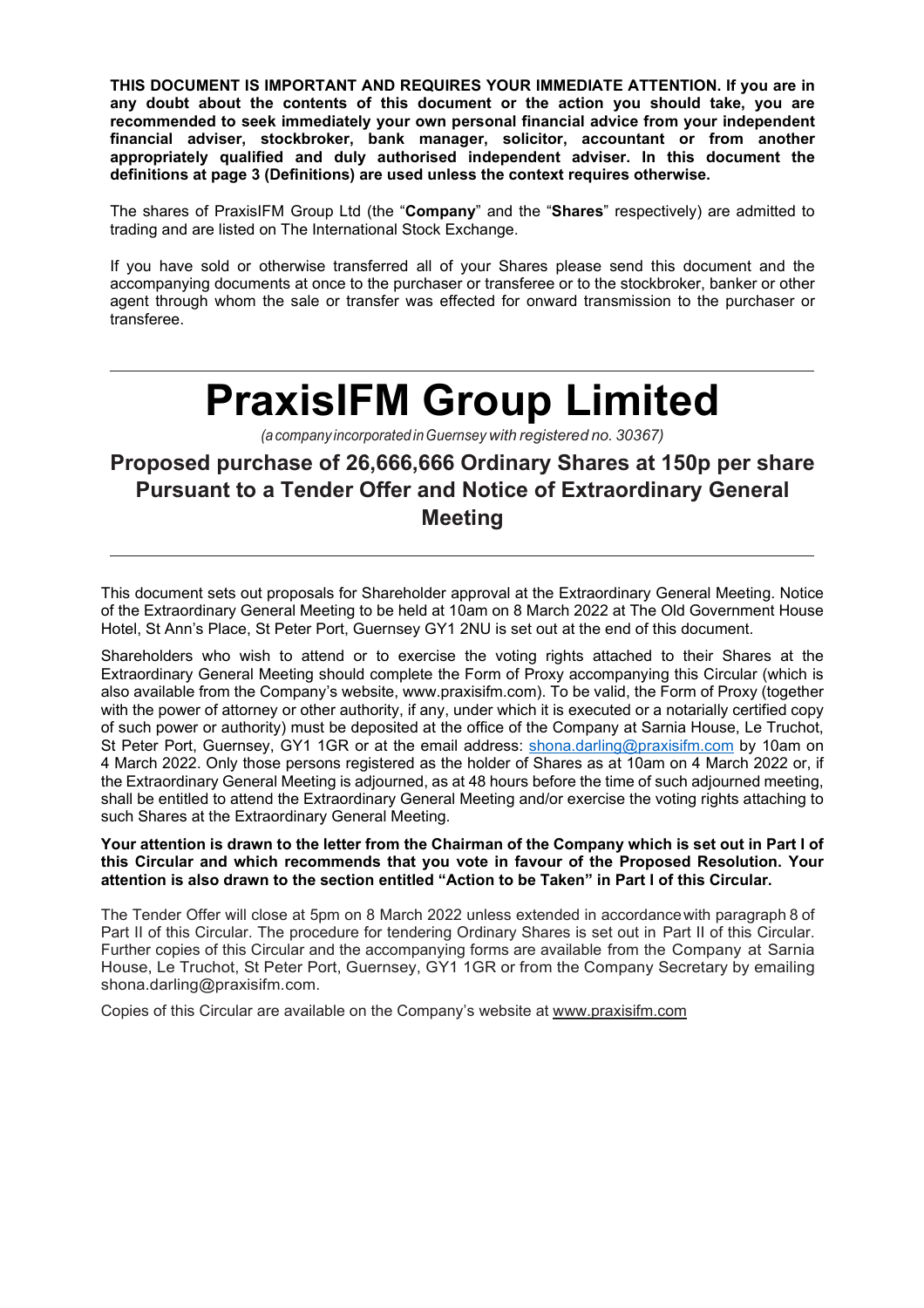## **CONTENTS**

*Page* 

| Expected timetable of events          | $\mathcal{P}$ |
|---------------------------------------|---------------|
| Definitions                           | 3             |
| Part I – Letter from the Chairman     | $5^{\circ}$   |
| Part II – Details of the Tender Offer | 9             |

## **EXPECTED TIMETABLE OF EVENTS**

Date of circulation and publication of this Circular: 24 February 2022

Latest time for Shareholders to return their completed Forms of Proxy to the Company: 10am on 4 March 2022

Extraordinary General Meeting: 10am on 8 March 2022

Latest time and date for receipt of Tender Form Instructions from Shareholders: 5pm on 8 March 2022

Record Date for the Tender Offer: 5pm on 8 March 2022

Outcome of Tender Offer announced: By 10 March 2022

Bank accounts credited or cheques despatched for Ordinary Shares purchased pursuant to the Tender Offer: By 25 March 2022

If any of the above times and/or dates change, the revised times and/or dates will be notified to Shareholders by an announcement through the news service of The International Stock Exchange. All references in this document are to London time unless otherwise stated.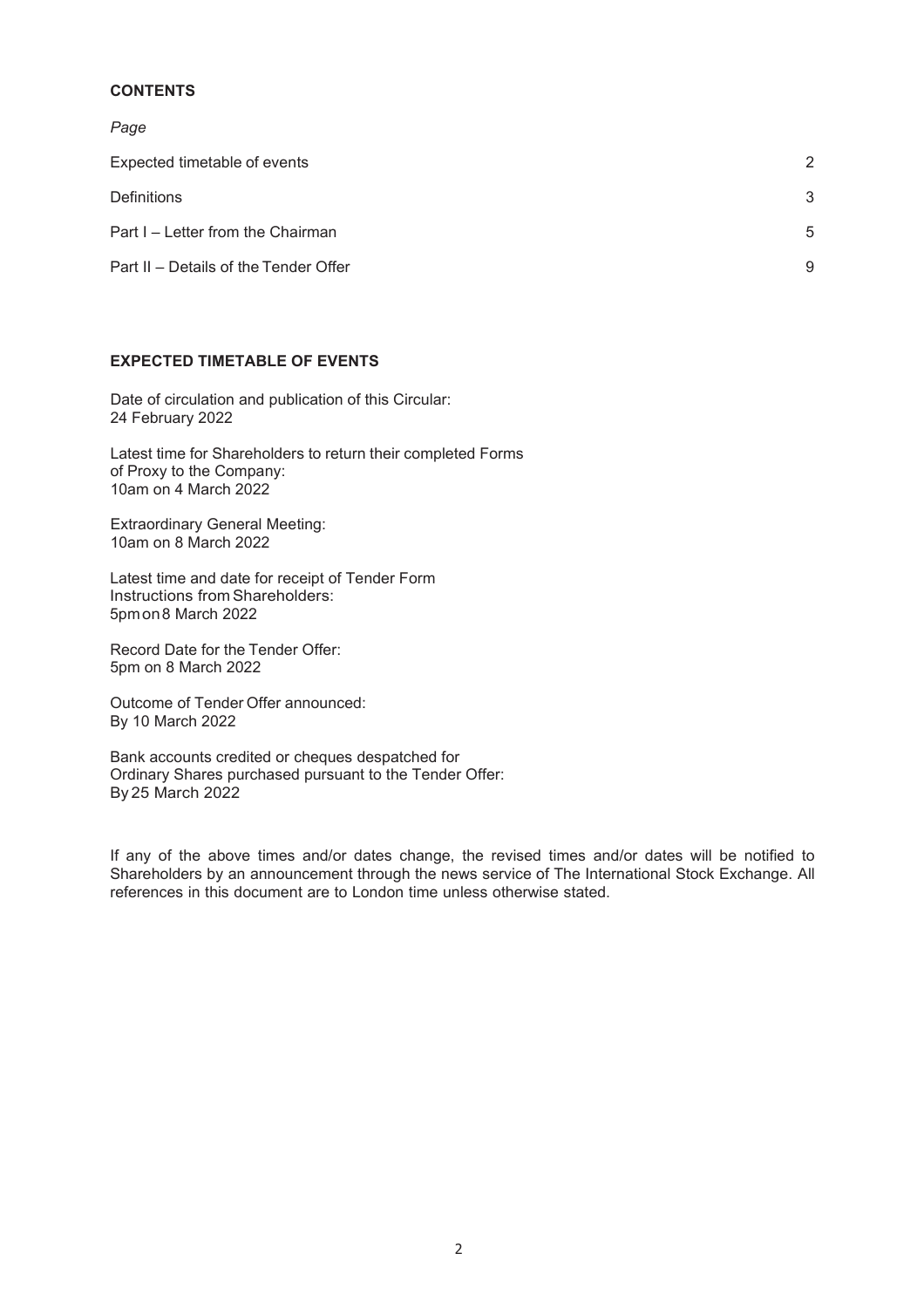## **DEFINITIONS**

The following definitions apply throughout this Circular and the accompanying Tender Form and in the Form of Proxy unless the context otherwise requires:

| "Extraordinary General Meeting" | the extraordinary general meeting of the Company<br>convened for 10am on 8 March 2022 notice of which is set<br>out in this Circular                                                                                                                      |  |
|---------------------------------|-----------------------------------------------------------------------------------------------------------------------------------------------------------------------------------------------------------------------------------------------------------|--|
| "Articles"                      | the articles of incorporation of the Company as at the date<br>of this Circular                                                                                                                                                                           |  |
| "Business Day"                  | a day, other than a Saturday, Sunday or public holiday in<br>Jersey or Guernsey on which the banks are open in Jersey<br>and Guernsey for general commercial business                                                                                     |  |
| "Circular"                      | this document                                                                                                                                                                                                                                             |  |
| "Closing Date"                  | 5pm on 8 March 2022                                                                                                                                                                                                                                       |  |
| "Directors" or "the Board"      | the directors of the Company as at the date of this<br>Circular                                                                                                                                                                                           |  |
| "EBT Shares"                    | 2,430,818 Ordinary Shares held in the Company's<br><b>Employee Benefit Trust</b>                                                                                                                                                                          |  |
| "Eligible Holding"              | a Qualifying Shareholder's total holding of Ordinary<br>Shares as at the Record Date less any Locked-in Shares                                                                                                                                            |  |
| "Group"                         | the Company and its subsidiaries                                                                                                                                                                                                                          |  |
| "Law"                           | the Companies (Guernsey) Law, 2008, as amended                                                                                                                                                                                                            |  |
| "Locked-in Shares"              | 2,781,401 Ordinary Shares subject to arrangements<br>under which they are not available for disposal                                                                                                                                                      |  |
| "Ordinary Shares"<br>Company    | ordinary shares of £0.01 each in the capital of the                                                                                                                                                                                                       |  |
| "Overseas Shareholders"         | Shareholders who are resident in, or citizens of<br>jurisdiction other than Guernsey                                                                                                                                                                      |  |
| "Qualifying Shareholders"       | Shareholders on the register of the Company at the Record<br>Date.                                                                                                                                                                                        |  |
| "Record Date"                   | 5pm on 8 March 2022                                                                                                                                                                                                                                       |  |
| "Resolutions"                   | the special resolutions set out in the notice of<br>Extraordinary General Meeting at the end of this Circular                                                                                                                                             |  |
| "Shareholders"                  | registered holders of Ordinary Shares.                                                                                                                                                                                                                    |  |
| "Tender Form"                   | the tender form issued for use by Shareholders in<br>connection with the Tender Offer                                                                                                                                                                     |  |
| "Tender Offer"                  | the invitation by the Company to Shareholders to tender<br>Ordinary Shares by way of a purchase of shares on the<br>terms and subject to the conditions set out in this Circular<br>and the Tender Form                                                   |  |
| "Tender Offer Entitlement"      | the entitlement of a Qualifying Shareholder to sell<br>under the Tender Offer 24.83% of his or her Eligible Holding<br>registered in that Shareholder's name at the Record Date,<br>rounded down to the nearest whole number of Ordinary<br><b>Shares</b> |  |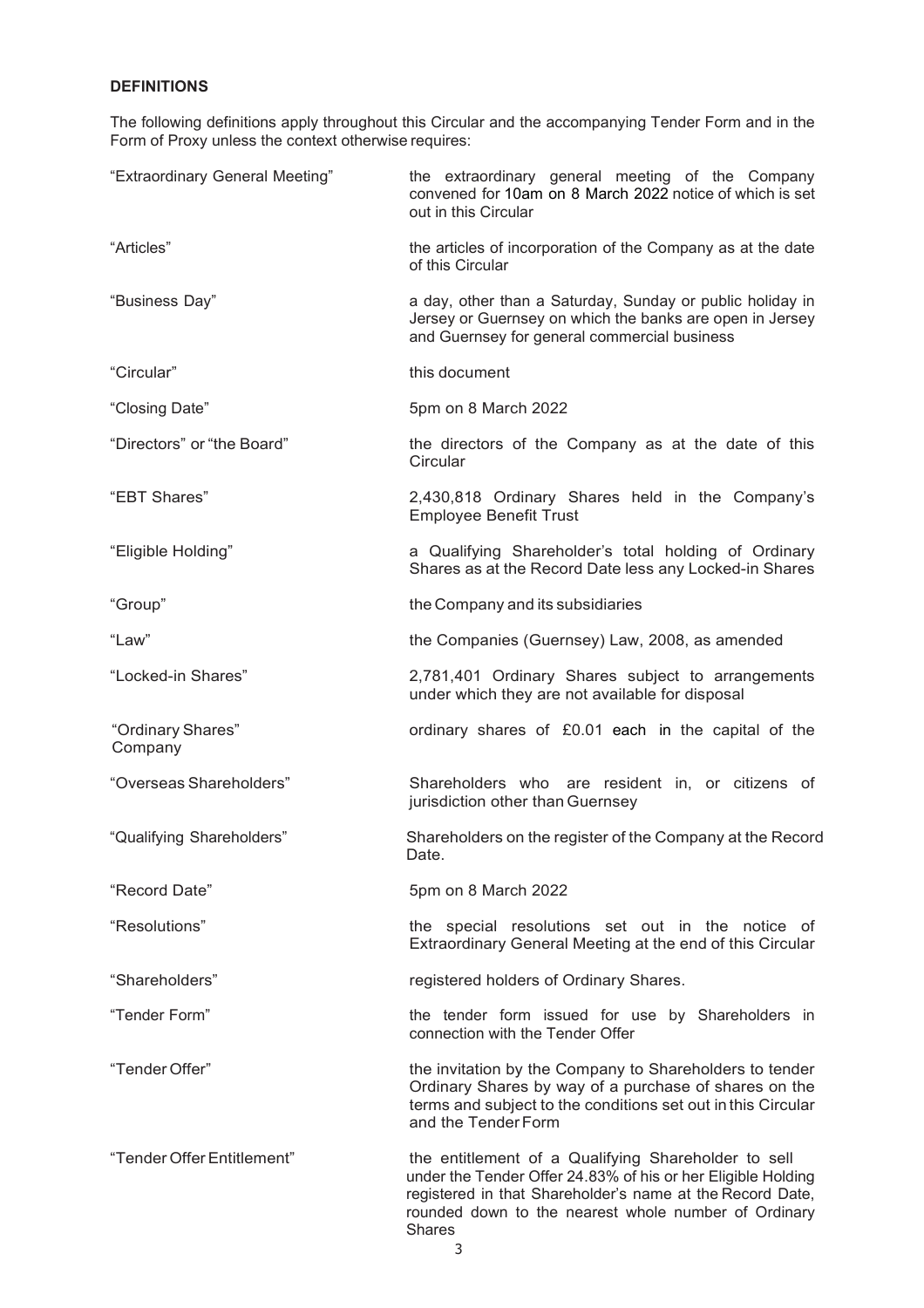| "Tender Offer Resolution" | resolution 1 set out in the notice of<br>special<br>Extraordinary General Meeting at the end of this Circular to<br>approve the Tender Offer                                                                                              |
|---------------------------|-------------------------------------------------------------------------------------------------------------------------------------------------------------------------------------------------------------------------------------------|
| "Tender Price"            | 150p per Ordinary Share (which is the average closing<br>middle market price of an Ordinary Share for the five<br>Business Days ended on 23 February 2022 being the latest<br>practicable date prior to the publication of this Circular) |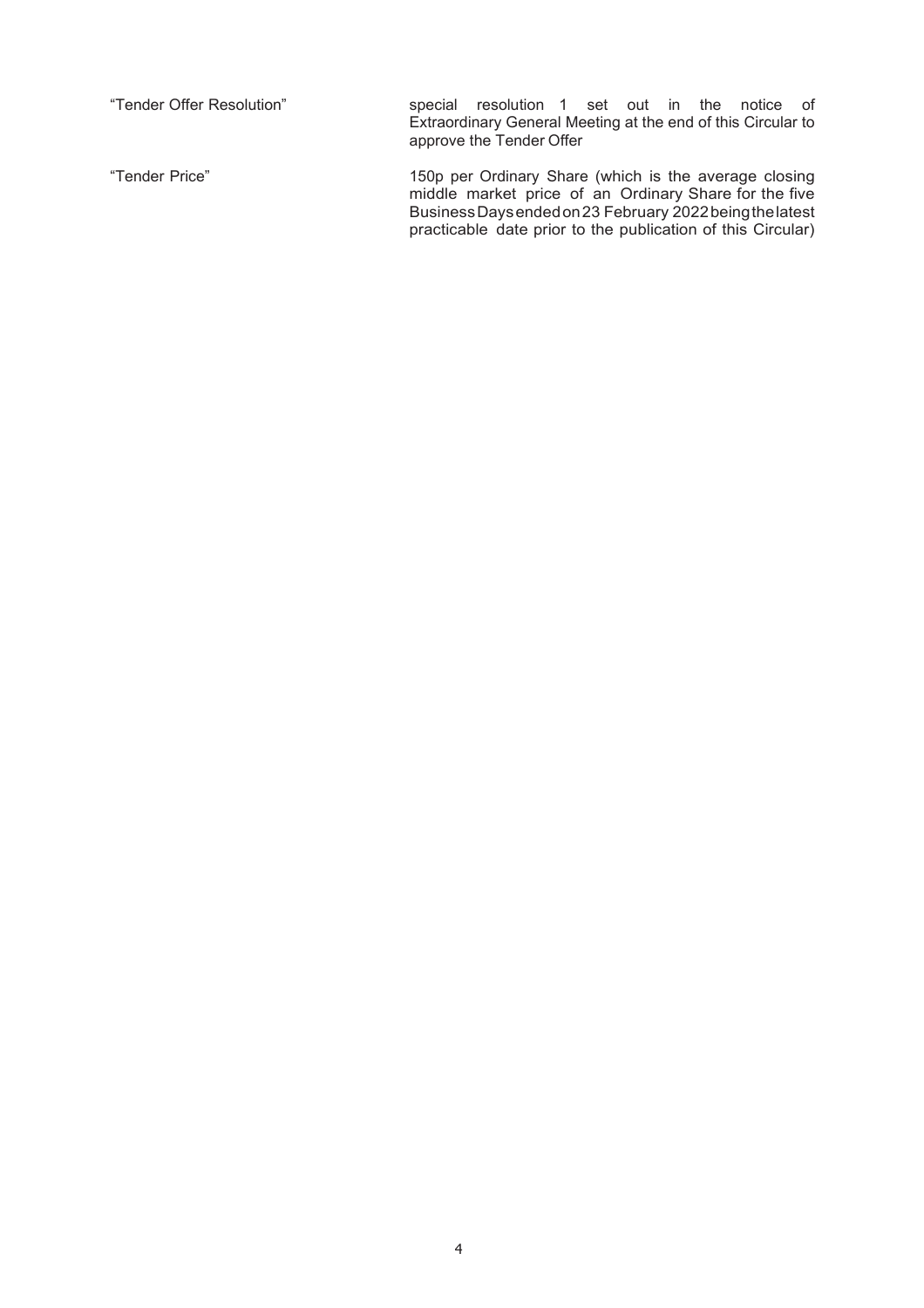## **PART I LETTER FROM THE CHIEF EXECUTIVE OFFICER**

## **PRAXISIFM GROUP LTD**

(A company incorporated in Guernsey with company registration number 30367)

Registered office: Sarnia House Le Truchot St Peter Port Guernsey GY1 1GR Channel Islands

24 February 2022

Dear Shareholder,

## **Extraordinary General Meeting and Proposed purchase of 26,666,666 Ordinary Shares at 150p per share by way of a Tender Offer**

## **Introduction**

On 14 December 2021 the Board announced that, following completion of the sale of the Funds Services Division to Sanne Holdings Limited, the Company intends to return capital of £40 million to shareholders. The Company is therefore offering to purchase 26,666,666 Ordinary Shares by way of a Tender Offer at a price of 150p per share. The background to and reasons for this Tender Offer are set out below.

If the maximum number of Ordinary Shares under the Tender Offer is acquired this will result in an amount of approximately £40 million being paid by the Company to Qualifying Shareholders.

Shareholders should read the whole of this Circular and not just rely on the summarised information set out in this letter.

## **Background to and reasons for the Tender Offer**

The Board has deemed a tender offer to be the most appropriate method to return capital to Shareholders. Following the sale of the Fund Services Division, reducing the number of shares in issue ensures that the Earnings Per Share of the Company is not distorted by the historic number of Ordinary Shares in issue. It is anticipated that the issued share capital of the Company will reduce by 23.68% immediately following the Tender Offer, assuming that the Tender Offer is taken up in full.

## **The Tender Offer**

Your Board is proposing that the Company should make a Tender Offer to purchase up to 26,666,666 Ordinary Shares, at a price of 150p per Ordinary Share. This represents the average closing middle market price of an Ordinary Share for the five Business Days ended on 23 February 2022 (being the latest practicable date prior to the publication of this Circular).

The figure of 26,666,666 Ordinary Shares represents 23.68% of the total Ordinary Shares in issue as at 23 February 2022 (being the last being the latest practicable date prior to the publication of this document). For the purposes of calculating the Tender Offer Entitlement, the Company has excluded the Locked-in Shares and the EBT Shares, which will not be tendered.

The Tender Offer is open to all Qualifying Shareholders by reference to the Company's share register on the Record Date. Each Qualifying Shareholder will be entitled to sell their Tender Offer Entitlement, being 24.83% of their Eligible Holding, rounded down to the nearest whole number of Ordinary Shares. For the avoidance of doubt, any Locked-in Shares held by a Qualifying Shareholder will be excluded from their Eligible Holding when calculating their Tender Offer Entitlement. The accompanying Tender Form details the Shareholder's Tender Offer Entitlement in Box 4.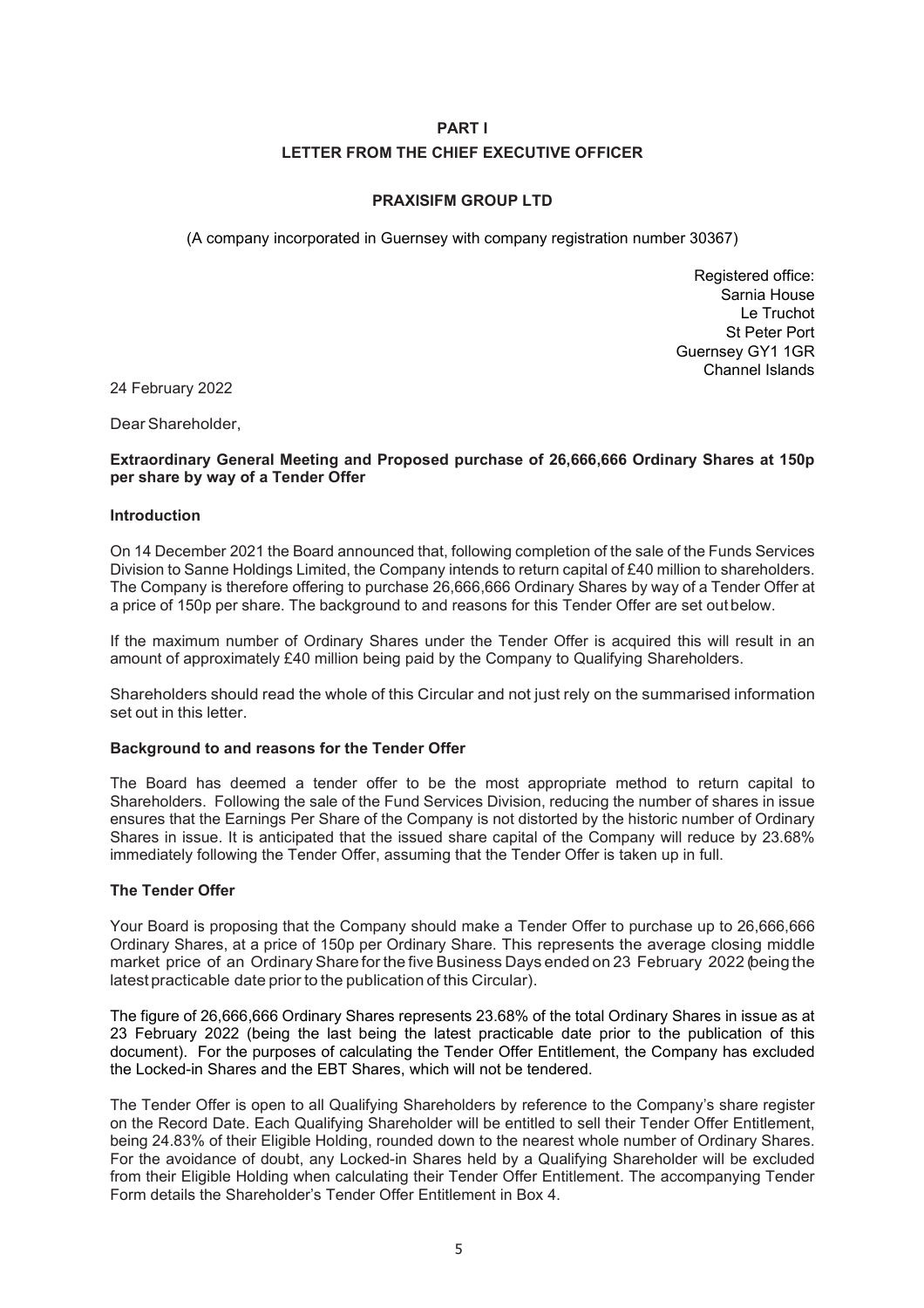It is intended that any Ordinary Shares purchased pursuant to the Tender Offer shall be cancelled.

Should the Tender Offer be under-subscribed, then there may be the opportunity for Qualifying Shareholders to sell more than their Tender Offer Entitlement under the Tender Offer. If you would be interested in doing so, please insert a number in Box 7 of the Tender Form. Any allocation of shares to be tendered by Qualifying Shareholders in excess of their Tender Offer Entitlement will be done on a pro-rata basis.

The Tender Offer is made on the terms and subject to the conditions set out in paragraph 2 of Part II of this document.

You may only make a tender on the Tender Form for the parties identified in it, which is personal to the Shareholder(s) named on it and may not be assigned or transferred. If you hold your shares through a nominee you must instruct the nominee to complete the Tender Form on your behalf. Unless the Board determines to vary the Tender Price in accordance with paragraph 8 of Part II of this Circular, a Tender Form once submitted cannot be withdrawn. To be valid, Tender Forms must be deposited at the offices of the Company or at the email address: shona.darling@praxisifm.com

Further information relating to the Tender Offer (including the Terms and Conditions of the Tender Offer) is set out in Part II of this Circular.

## **The Notice of Extraordinary General Meeting**

The Board has resolved to convene the Extraordinary General Meeting at which the Company will seek approval from its Shareholders on the following matters:

## Special Resolution 1 – specific authority to purchase Ordinary Shares pursuant to the Tender Offer

As described earlier in this circular, the return of capital to shareholders will be by way of a Tender Offer. The Directors are seeking a specific authority to purchase up to 26,666,666 Ordinary Shares, representing 23.68% of the Ordinary Shares in issue as at 23 February 2022, being the latest practicable date prior to the publication of this document. The price which may be paid for each Ordinary Share purchased will be 150p.

Any Ordinary Shares purchased pursuant to this authority shall be cancelled.

## Special Resolution 2 – authority for the Company to purchase its own Ordinary Shares

The Directors believe that it is advantageous for the Company to have the flexibility to purchase its own shares and this resolution seeks authority from Shareholders to do so by way of market purchases. Purchases of shares by the Company will only be made after careful consideration by the Directors, having taken into account market conditions prevailing at the time and various other factors including the overall financial position and the applicable legal requirements which require the Directors to be satisfied on reasonable grounds that the Company will be able to pay its debts as they become due and the value of its assets will be greater than the value of its liabilities immediately after any purchase. The Directors have no present intention of exercising this authority.

The maximum number of Ordinary Shares authorised to be purchased, and the maximum and minimum prices to be paid for them are stated in Resolution 2.

The Company can hold the Ordinary Shares which have been purchased by it as treasury shares (subject to any applicable limits) and either resell them for cash, cancel them either immediately or at a point in the future, or transfer them to an employee share scheme. The Directors believe that it is desirable for the Company to have this choice. Holding the shares purchased as treasury shares will give the Company the ability to resell or transfer them quickly and cost-effectively and will provide the Company with additional flexibility in the management of its capital base. No dividends will be payable on, and no voting rights will be exercisable in respect of, treasury shares (although any shares transferred to and held within an employee share scheme, will not be subject to such restrictions). The decision whether to cancel any shares purchased by the Company or hold such shares as treasury shares will be made by the Directors at the time of purchase, on the basis of the Company's and the shareholders' best interests.

Any purchases of Ordinary Shares made pursuant to Resolution 1 shall be in addition to any Ordinary Shares that may be purchased to the general authority relation to Resolution 2.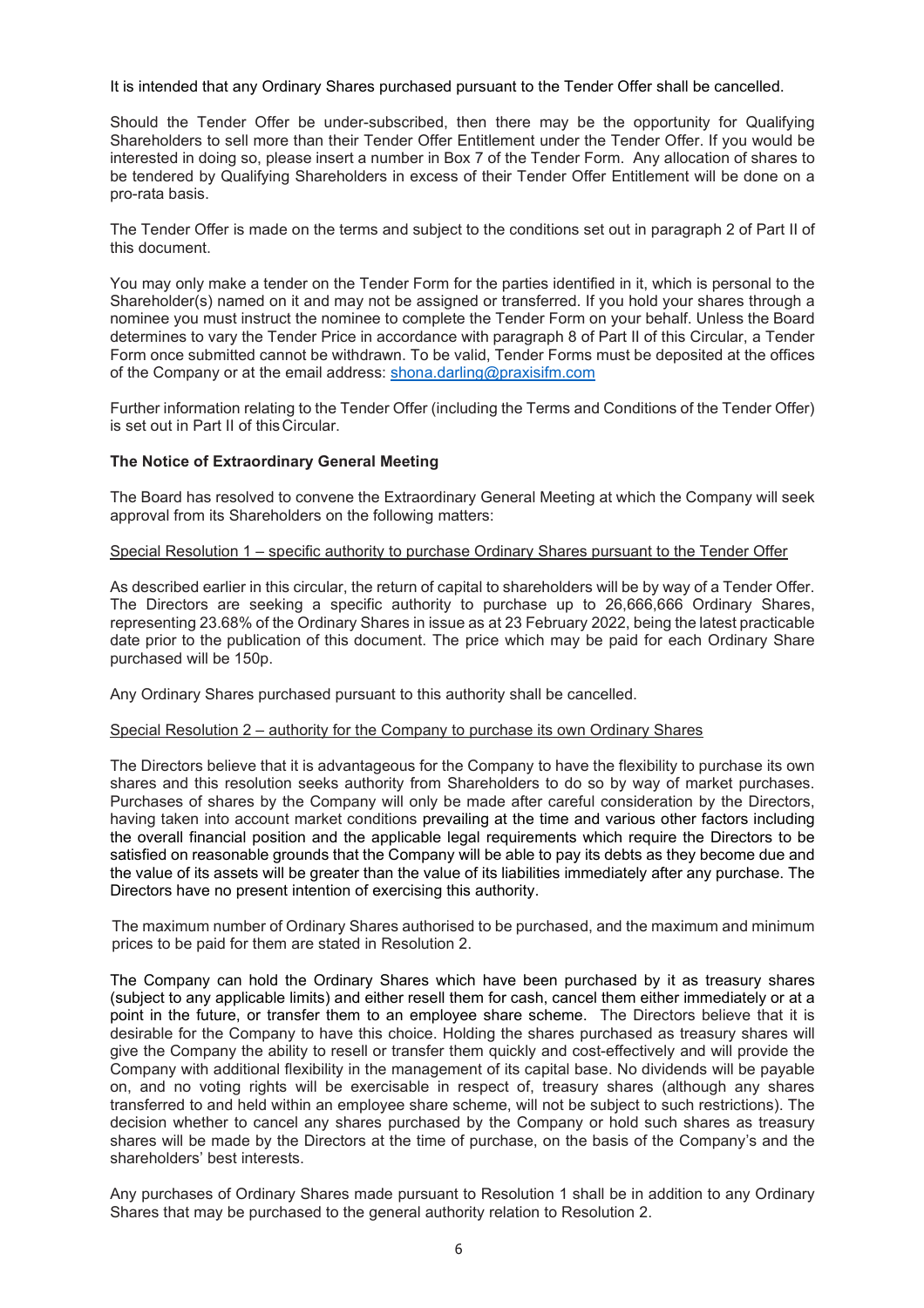## **Taxation**

A summary of the taxation consequences of the Tender Offer for Guernsey resident Shareholders is set out in paragraph 10 of Part II of this Circular. It should be noted that this refers to current systems of taxation. Shareholders are advised to consult their own professional advisers regarding their own tax position.

## **Notification of Interests**

As a result of the Company adopting the provisions of Chapter 5 of the Disclosure and Transparency Rules certain substantial Shareholders are required to notify the Company of the percentage of voting rights they hold as Shareholders. Following the completion of the Tender Offer, the percentage of voting rights held by a Shareholder may change, which may give rise to an obligation on the Shareholder to notify the Company within two trading days of becoming aware (or being deemed to have become aware) of such change. The Company Secretary will liaise with these substantial Shareholders accordingly in order to make the necessary announcement(s) on The International Stock Exchange.

## **Action to be taken**

## Extraordinary General Meeting

A Form of Proxy accompanies this Circular for use at the Extraordinary General Meeting. Whether or not Shareholders intend to attend the Extraordinary General Meeting, Shareholders are urged to complete and return the Form of Proxy as soon as possible and in any event by 10am on 4 March 2022.The Form of Proxy is also available from the Company's website, www.praxisifm.com.

The lodging of a Form of Proxy by a Shareholder will not prevent such holder from attending the Extraordinary General Meeting and voting in person if such holder so wishes.

Shareholders shall only be entitled to attend or exercise the voting rights attaching to their Ordinary Shares at the Extraordinary General Meeting if they are the registered holder of such Ordinary Shares as at 10am on 4 March 2022 or, if the Extraordinary General Meeting is adjourned, as at 48 hours before the time of such adjourned meeting.

Shareholders who are not able to attend the Extraordinary General Meeting in Guernsey can join via Zoom. If you intend to join by Zoom please email the Company Secretary shona.darling@praxisifm.com and the details will be provided.

## Tender Issue

The procedure for tendering Ordinary Shares is summarised below:

Qualifying Shareholders who wish to participate in the Tender Offer should follow the instructions on the Tender Form and deposit documents at the offices of the Company or at the email address: shona.darling@praxisifm.com no later than 5pm on 8 March 2022. Further details of the procedure for tendering and settlement are set out in Part II of this Circular and on the Tender Form.

## **Further information**

The Tender Offer will be financed solely from the Company's existing cash resources.

As at 23 February 2022 (being the latest practicable date prior to the publication of this document), the issued share capital of the Company was 112,607,690 Ordinary Shares.

Your attention is drawn to the Details of the Tender Offer (including the Terms and Conditions of the Tender Offer) set out in Part II of this Circular.

## **Recommendation**

Your Directors consider that both the Resolutions and the Tender Offer are in the best interests of Shareholders as a whole and unanimously recommend that Shareholders vote in favour of the Resolutions as they intend to do in respect of their own holdings of Ordinary Shares.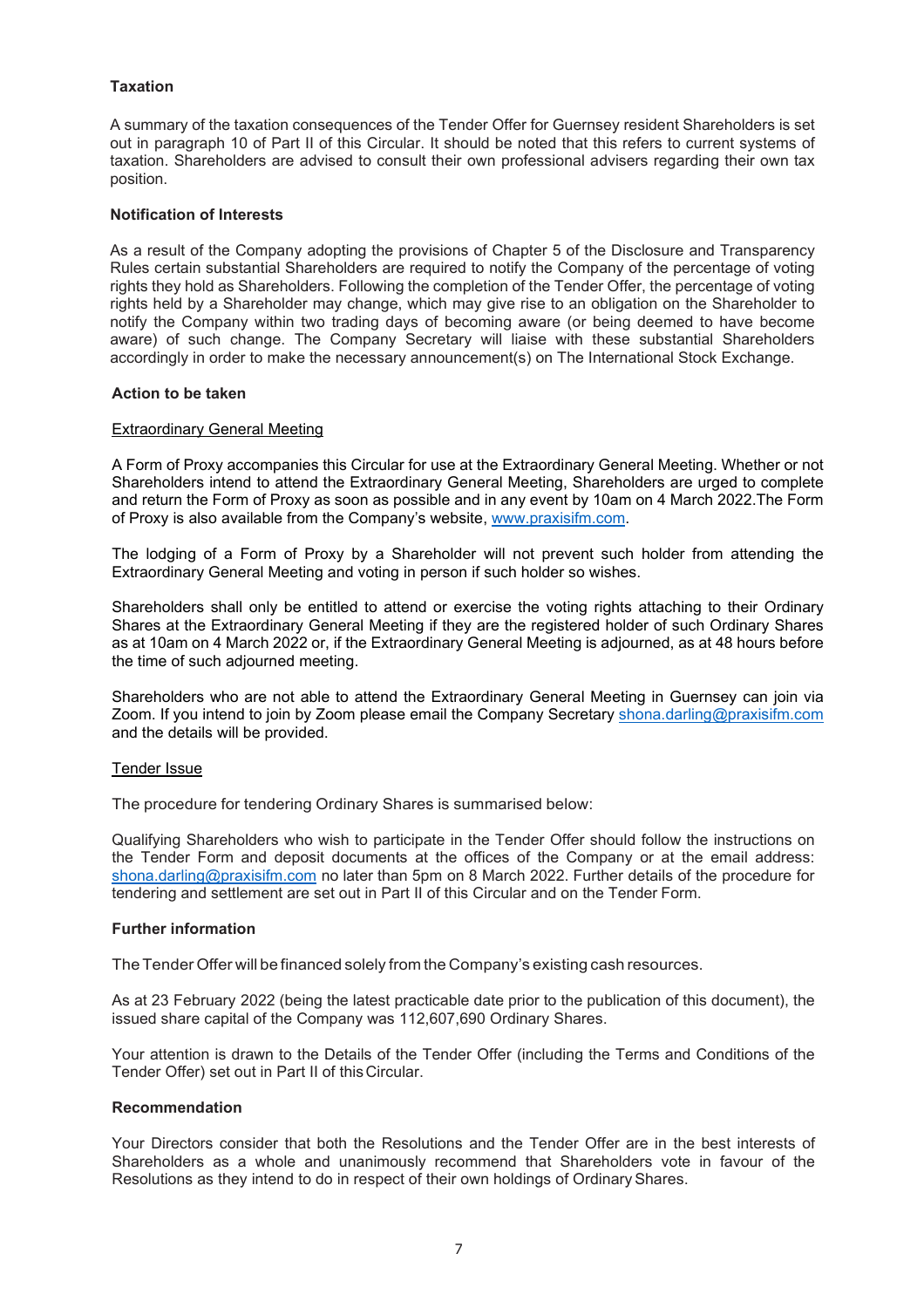The Board and the senior management team may participate in the Tender Offer at their discretion. The Directors make no recommendation to Qualifying Shareholders in relation to participation in the Tender Offer itself. Whether or not Qualifying Shareholders decide to tender their Ordinary Shares will depend, amongst other things, on their own individual circumstances, including their own tax position. Qualifying Shareholders are recommended to consult their advisers in making their own decision.

Yours faithfully

**Iain Torrens Chairman**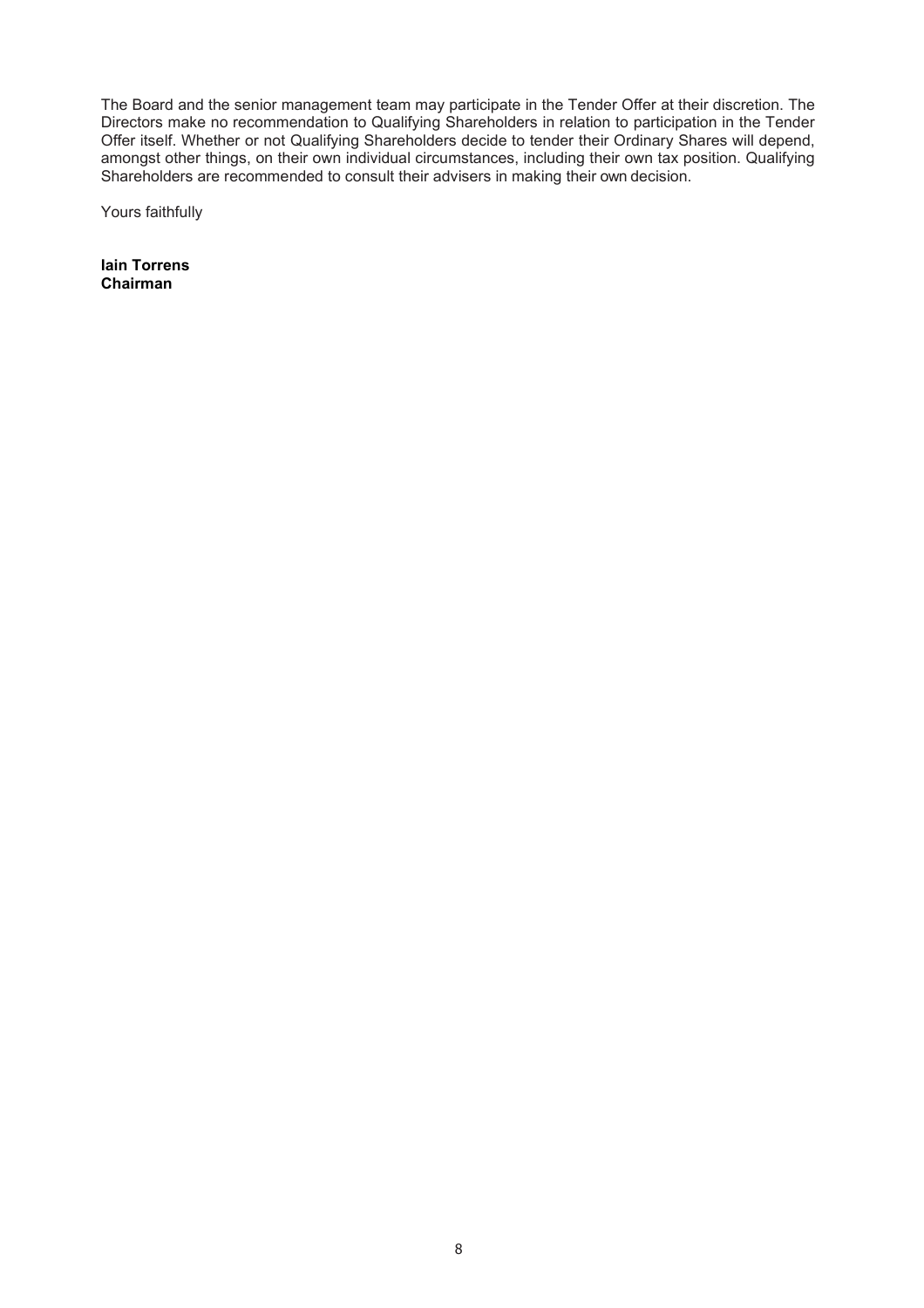## **PART II DETAILS OF THE TENDER OFFER**

## **1. Introduction**

Qualifying Shareholders are invited to tender Ordinary Shares on the terms and subject to the conditions set out in this Circular and on the Tender Form. The Company will only acquire Ordinary Shares pursuant to the Tender Offer if, inter alia, the Tender Offer Resolution is passed at the Extraordinary General Meeting.

The Board is proposing that the Company should purchase from Qualifying Shareholders up to 26,666,666 Ordinary Shares at a price of 150p per Ordinary Share. The Tender Offer is open to all Qualifying Shareholders recorded on the Company's share register on the Record Date, who may participate by tendering all or a proportion of their Tender Offer Entitlement of Ordinary Shares at that price.

Each Qualifying Shareholder will be entitled to sell 24.83% of his or her Eligible Holding registered in his or her name on the Record Date, rounded down to the nearest whole number of Ordinary Shares. There may be an opportunity for Qualifying Shareholders to sell more than their Tender Offer Entitlement under the Tender Offer. If you would be interested in doing so, please insert a number in Box 7 of the Tender Form. It is intended that the Ordinary Shares purchased under the Tender Offer will be cancelled and will not be available for re-issue. Ordinary Shares purchased pursuant to the Tender Offer will be acquired free of all liens, charges, restrictions, claims, equitable interests and encumbrances and together with all rights attaching thereto.

## **2. Terms and Conditions of the Tender Offer**

The Company hereby offers to purchase Ordinary Shares from Qualifying Shareholders on and subject to the following terms and conditions:

- (a) The Tender Offer is conditional on the following (the "**Conditions**"):
- (i) the passing of the Tender Offer Resolution at the Extraordinary General Meeting;
- (ii) the Tender Offer not having been terminated in accordance with paragraph 8 of this Part II prior to 5pm on 8 March 2022; and
- (iii) the Board being satisfied on reasonable grounds that the Company will, immediately after completion of the Tender Offer, satisfy the solvency test prescribed by the Law and the Board approving a certificate, signed by at least one of the Directors, to that effect.

If these Conditions are not satisfied the Tender Offer will lapse and the Company will not purchase any Ordinary Shares pursuant to the Tender Offer. The Conditions may not be waived.

- (b) Each Ordinary Share may be tendered under the Tender Offer at the Tender Price.
- (c) The Tender Offer is only available to Qualifying Shareholders by reference to the Company's ordinary share register on the Record Date and only in respect of the number of Ordinary Shares registered in their names on that date.
- (d) Only tenders made at the Tender Price will be accepted.
- (e) Each Qualifying Shareholder will be entitled to tender under the Tender Offer in respect of Ordinary Shares registered in his name on the Record Date.
- (f) Tender Forms which have been, or are deemed to be, validly and properly completed and received by the Company, by 5pm on 8 March 2022 will become irrevocable at such time as they are received and will not be capable of being withdrawn.
- (g) The Tender Offer will close at 5pm on 8 March 2022 and no Tender Forms received after 5pm on 8 March 2022 will be accepted in whole or in part, except to the extent that the Company extends the period for tendering under the Tender Offer, in which case a new date for the Tender Offer will be given. **The Company reserves the right, subject to applicable legal and regulatory requirements, to extend the period for tendering under the Tender Offer at any time prior to 5pm on 8 March 2022.** Any material change to the expected timetable will be notified to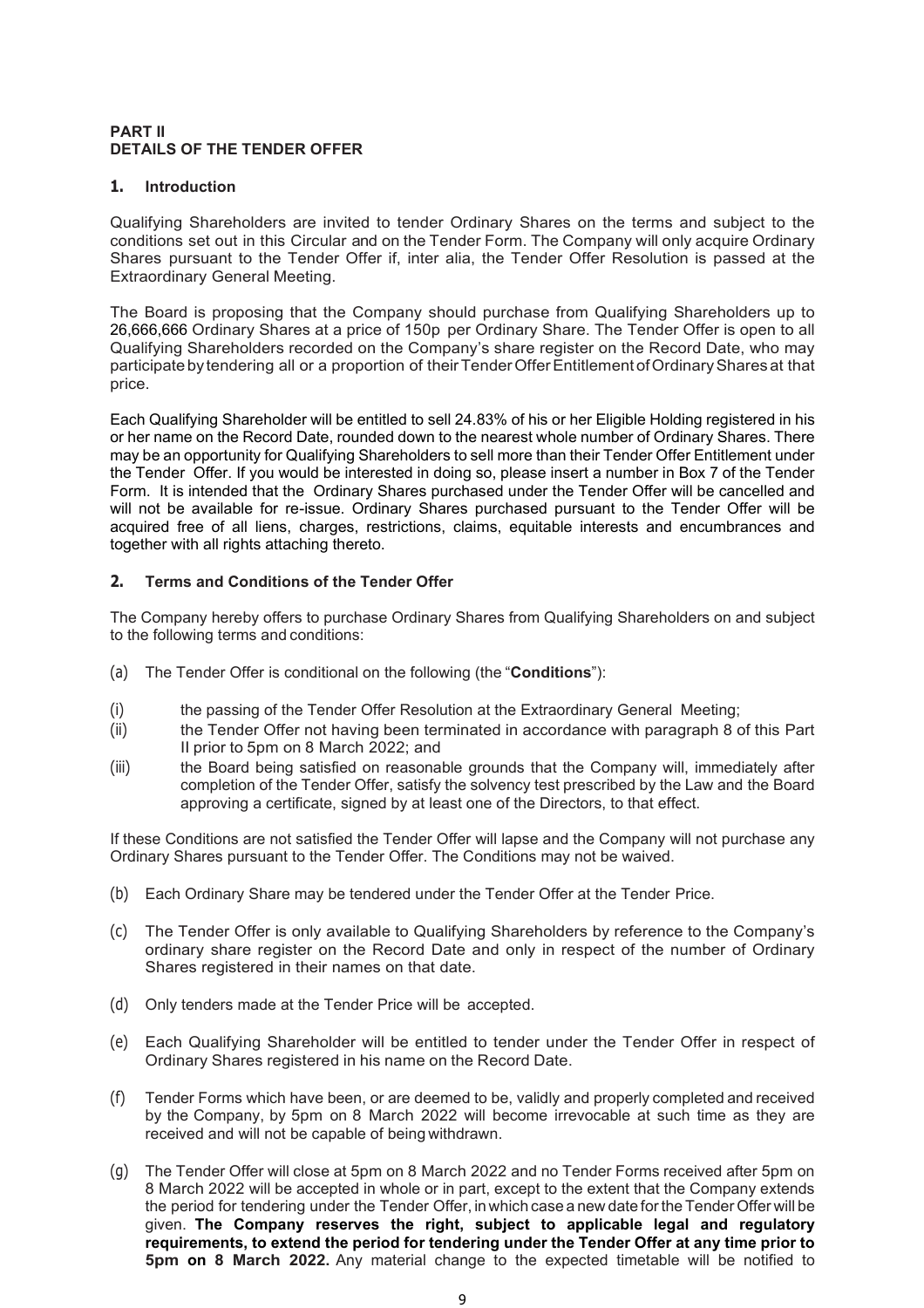Shareholders by way of an announcement through the news service of The International Stock Exchange. Any such extension will comply with all applicable legal and regulatory requirements including, but not limited to, the duration of such extension.

- (h) Subject to the satisfaction of the Conditions referred to in paragraph 2(a) above, Ordinary Shares successfully tendered will be purchased by the Company fully paid and free of al liens, charges, restrictions, claims, equitable interests and encumbrances and together with all rights attaching thereto.
- (i) (i) All tenders must be made on the Tender Form duly completed in accordance with the instructions set out below and in the Tender Form (which constitute part of the terms of the Tender Offer). Such tenders will only be valid if the procedures contained in this Circular and in the Tender Form are complied with in full.

(ii) The Tender Offer and all tenders relating thereto will be governed by and construed in accordance with the laws of Guernsey. Delivery of a Tender Form will constitute submission to the exclusive jurisdiction of the Royal Court of Guernsey.

- (j) All documents and remittances sent by or to Qualifying Shareholders will be sent at the risk of the Qualifying Shareholder concerned.
- (k) If you require further copies of the Tender Form, please contact the Company at the email address: shona.darling@praxisifm.com
- (l) The decision of the Company as to the results of the Tender Offer shall be final and binding on all Shareholders.
- (m) Subject to the satisfaction of the Conditions referred to in paragraph 2(a) above, all successfully tendered Ordinary Shares will be purchased by the Company at the Tender Price.
- (n) All questions as to the number of Ordinary Shares tendered, and the validity, form, eligibility (including the time of receipt) and acceptance for payment of any tender of Ordinary Shares will be determined by the Company, in its sole and absolute discretion, which determination shall be final and binding on all of the parties (except as otherwise required under applicable law).
- (o) Ordinary Shares will be purchased by the Company under the Tender Offer free of commissions and dealing charges. The maximum number of Ordinary Shares that the Company may purchase pursuant to the Tender Offer is 26,666,666 Ordinary Shares.
- (p) The failure of any person to receive a copy of this Circular and/or the personalised Tender Form, shall not invalidate any aspect of the Tender Offer. None of the Company or any other person will incur any liability in respect of any person failing to receive this Circular and/or the personalised Tender Form. Additional copies of this Circular and the Tender Form can be obtained from shona.darling@praxisifm.com.
- (q) The Company reserves the right to revise the Tender Price or change the maximum number of Ordinary Shares that can be tendered pursuant to the Tender Offer, based on market conditions and/or other factors, subject to compliance with applicable law and regulatory requirements. Any such revision will require, amongst other things, that new Tender Forms are despatched to Qualifying Shareholders and may, in certain circumstances, require that the period of the Tender Offer be extended.
- (r) No acknowledgement of receipt of any Tender Form will be given.

## **3. Procedures for tendering Ordinary Shares**

Shareholders may only tender their Ordinary Shares by completing and returning the Tender Form in accordance with the instructions set out below and the instructions printed thereon.

If you hold Ordinary Shares under different designations, you should complete a separate Tender Form in respect of each designation. Additional Tender Forms are available upon request from shona.darling@praxisifm.com.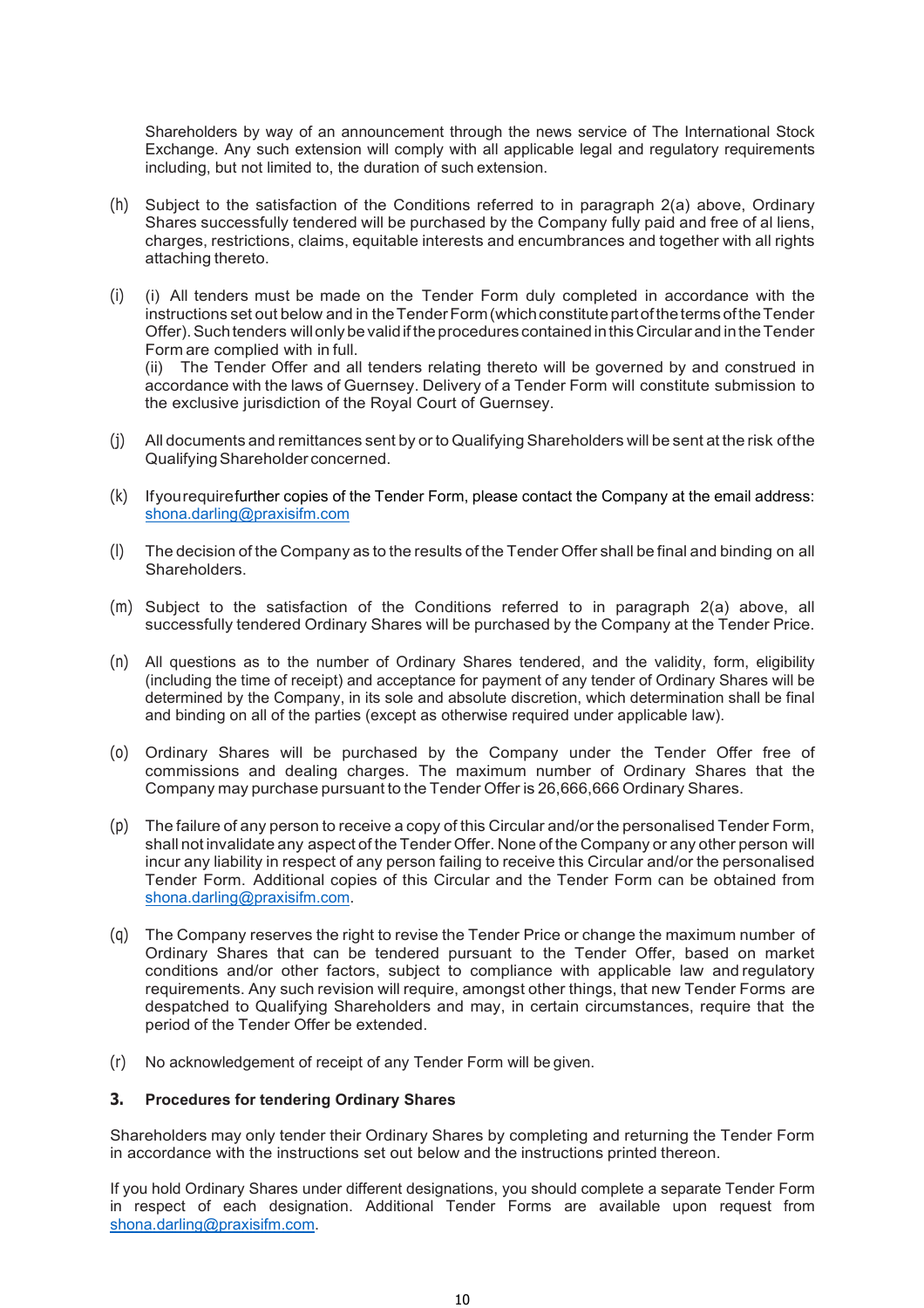If you wish to participate in the Tender Offer you should place a tick in Box 7 and sign in Box 8A if an individual or Box 8B if a corporate.

Tenders may only be made on the Tender Form, which is personal to the Qualifying Shareholder(s) named on it and may not be assigned or transferred. The Tender Form represents a right to tender Ordinary Shares. It is not a document of title.

If you wish to participate in the Tender Offer the completed and signed Tender Form should be returned by post or by hand (during normal business hours only) to the offices of the Company, or at the email address: shona.darling@praxisifm.com as soon as possible and, in any event, so as to be received not later than 5pm on 8 March 2022. No acknowledgement of receipt of documents will be given. The instructions printed on the Tender Form shall be deemed to form part of the terms of the Tender Offer.

Box 1 of the Tender Form shows your registered shareholding in the Company as at close of business on 23 February 2022. If you buy or sell any Ordinary Shares between 23 February 2022 and the Record Date your entitlement under the Tender Offer will be adjusted accordingly.

Subject to take up and availability, if you wish to offer additional Ordinary Shares in excess of your Tender Offer Entitlement for tender, please insert the number of Ordinary Shares in excess of your Tender Offer Entitlement you wish to tender in Box 7.

If Box 7 is ticked and you have signed Box 8A or 8B, you will be deemed to have tendered your Tender Offer Entitlement as detailed in Box 4.

If Box 7 is ticked, and a number of Ordinary Shares is inserted in Box 7, and you have signed Box 8A or 8B, you will be deemed to have tendered your Tender Offer Entitlement, and also offered the number of shares in Box 7 for tender.

All Tender Forms are personal to the addressees and the unique designated accounts printed on the Tender Forms and are not transferable between different Shareholders. The Company does not accept any responsibility for any instruction that does not comply with these instructions.

## **4. Settlement**

If the Tender Offer becomes void or is terminated or extended, the outcome of the Tender Offer and (if applicable) the extent to which the Tender Offer will be scaled down, will be announced by no later than 10 March 2022. The payment of any consideration for Ordinary Shares pursuant to the Tender Offer will be made only after timely receipt by the Company of a properly completed and duly executed Tender Form and any other documents required by the Tender Form.

Settlement of the consideration to which any Qualifying Shareholder is entitled pursuant to a valid tender accepted by the Company, will be made by the Company utilising the details provided in Box 10 of the Tender Form, or if left blank in accordance with the dividend bank mandate that is in place on the Record Date. In the absence of a mandate, the Company will issue cheques for the consideration which will be despatched by first class post no later than 25 March 2022, at the risk of the relevant Qualifying Shareholder. All cash payments will be made in pounds sterling by cheque drawn on a branch of a clearing bank.

Under no circumstances will interest be paid on any monies due to be paid by the Company regardless of any delay in making such payment.

## **5. Tender Form**

Each Qualifying Shareholder by whom, or on whose behalf, a Tender Form is executed irrevocably undertakes, represents, warrants and agrees to and with the Company, for themselves and as agent for the Company, so as to bind such holder and their personal or legal representatives, heirs, successors and assigns to the following effect:

(i) that the execution of the Tender Form shall constitute an irrevocable offer to sell to the Company the total number of Ordinary Shares inserted or deemed to have been inserted in Box 4 of the Tender Form, and any additional Ordinary Shares inserted in Box 7 of the Tender Offer Form, on and subject to the terms and conditions set out or referred to in this Circular and the Tender Form;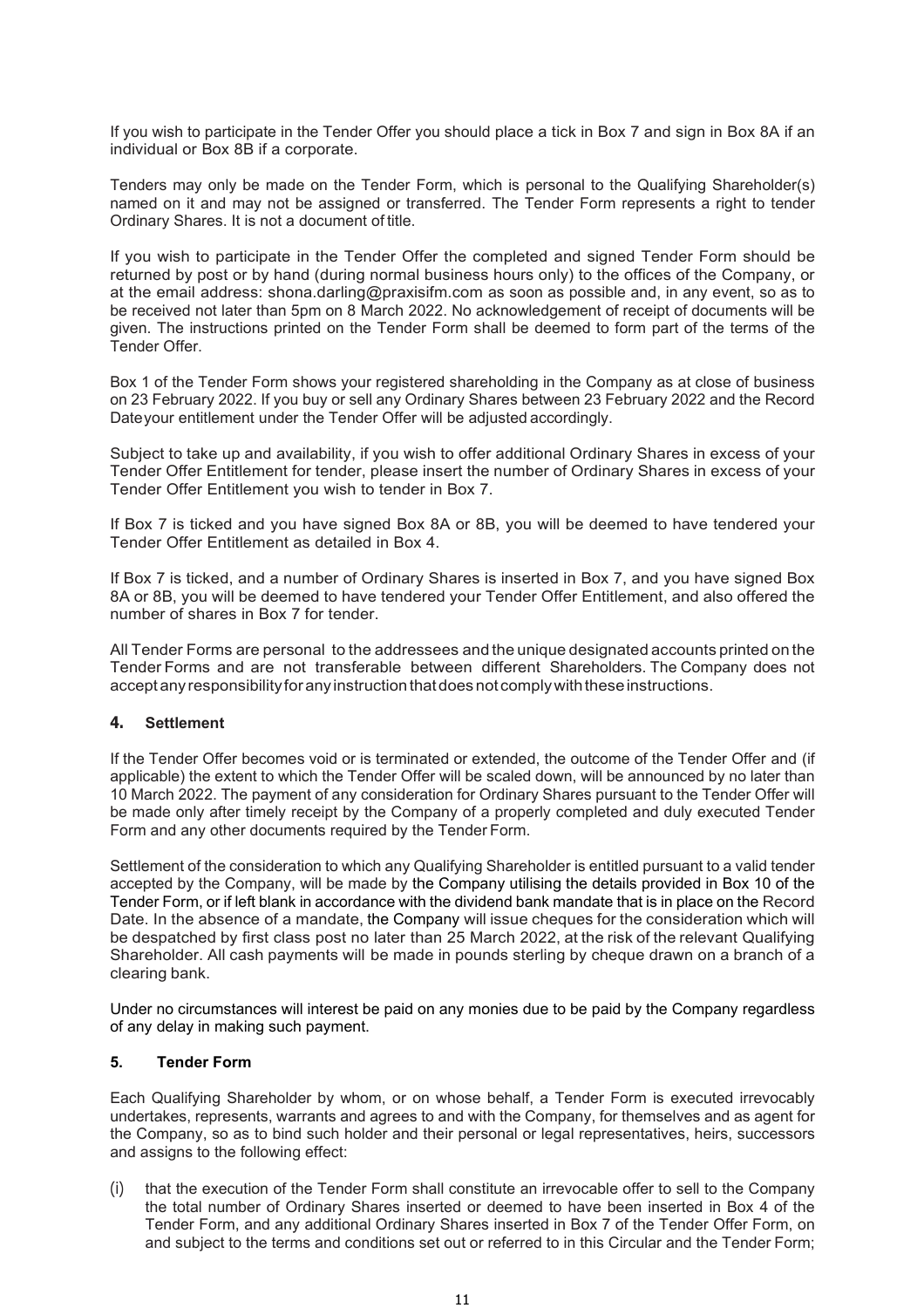- (ii) that such Qualifying Shareholder has full power and authority to tender, sell, assign or transfer the Ordinary Shares in respect of which such irrevocable offer is accepted (together with all rights attaching thereto) and, when the same are purchased by the Company, the Company will acquire such Ordinary Shares free and clear from all liens, charges, restrictions, claims, equitable interests and encumbrances and together with all rights attaching thereto and such representation and warranty will be true in all respects at the time the Company purchases such Ordinary Shares as if it had been entered into anew at such time and shall not be extinguished by such purchase;
- (iii) that the execution of the Tender Form will, upon acceptance of such irrevocable offer, constitute the irrevocable appointment of any director of, or other person nominated by, the Company as such Qualifying Shareholder's attorney and agent (or if an individual, agent only) ("agent"), and an irrevocable instruction to the agent, to complete and execute all or any contracts and/or other documents at the agent's discretion in relation to the Ordinary Shares referred to in sub-paragraph (i) above for the purchase of such shares by the Company and to do all such other acts and things as may in the opinion of such agent be necessary or expedient for the purpose of, or in connection with, the Tender Offer;
- (iv) that such Qualifying Shareholder agrees to ratify and confirm each and every act or thing that may be done or effected by such agent and/or by the Company or any of its directors or any person nominated by the Company in the proper exercise of its or his or her powers and/or authorities hereunder;
- (v) that the terms of this Part II shall be deemed to be incorporated in, and form part of, the Tender Form, which shall be read and construed accordingly;
- (vi) that such Qualifying Shareholder shall do all such acts and things as shall be necessary or expedient and execute any additional documents deemed by the Company to be desirable to complete the purchase of the Ordinary Shares referred to in sub-paragraph (i) above and/or to perfect any of the authorities expressed to be given hereunder;
- (vii) that the execution of a Tender Form constitutes, subject to the Tender Offer becoming unconditional, irrevocable authorisations to the Company to procure the despatch by post of a cheque drawn in pounds sterling at a branch of a clearing bank for the cash consideration to which a tendering Qualifying Shareholder is entitled, at the risk of such Qualifying Shareholder;
- (viii) such Qualifying Shareholder has fully observed any applicable legal requirements and that the invitation under the Tender Offer may be made to him under the laws of the relevant jurisdiction;
- (ix) the despatch of a cheque to a Qualifying Shareholder as referred to in the section headed ''Settlement'' above, will discharge fully any obligation of the Company to pay such Shareholder the consideration to which he is entitled under the Tender Offer;
- (x) the execution of the Tender Form constitutes such Qualifying Shareholder's submission to the jurisdiction of the Royal Court of Guernsey in relation to all matters arising out of or in connection with the Tender Offer or the Tender Form; and
- (xi) if the appointment of agent or attorney provision under paragraph (iii) above shall be unenforceable or invalid or shall not operate so as to afford any director or officer of the Company the benefit or authority expressed to be given therein, the Qualifying Shareholder shall with all practicable speed do all such acts and things and execute all such documents that may be required to enable the Company to secure the full benefits of paragraph (iii) above.

A reference in this paragraph to a holder of Ordinary Shares or a Qualifying Shareholder includes a reference to the person or persons executing the Tender Form and in the event of more than one person executing a Tender Form, the provisions of this paragraph will apply to them jointly and severally.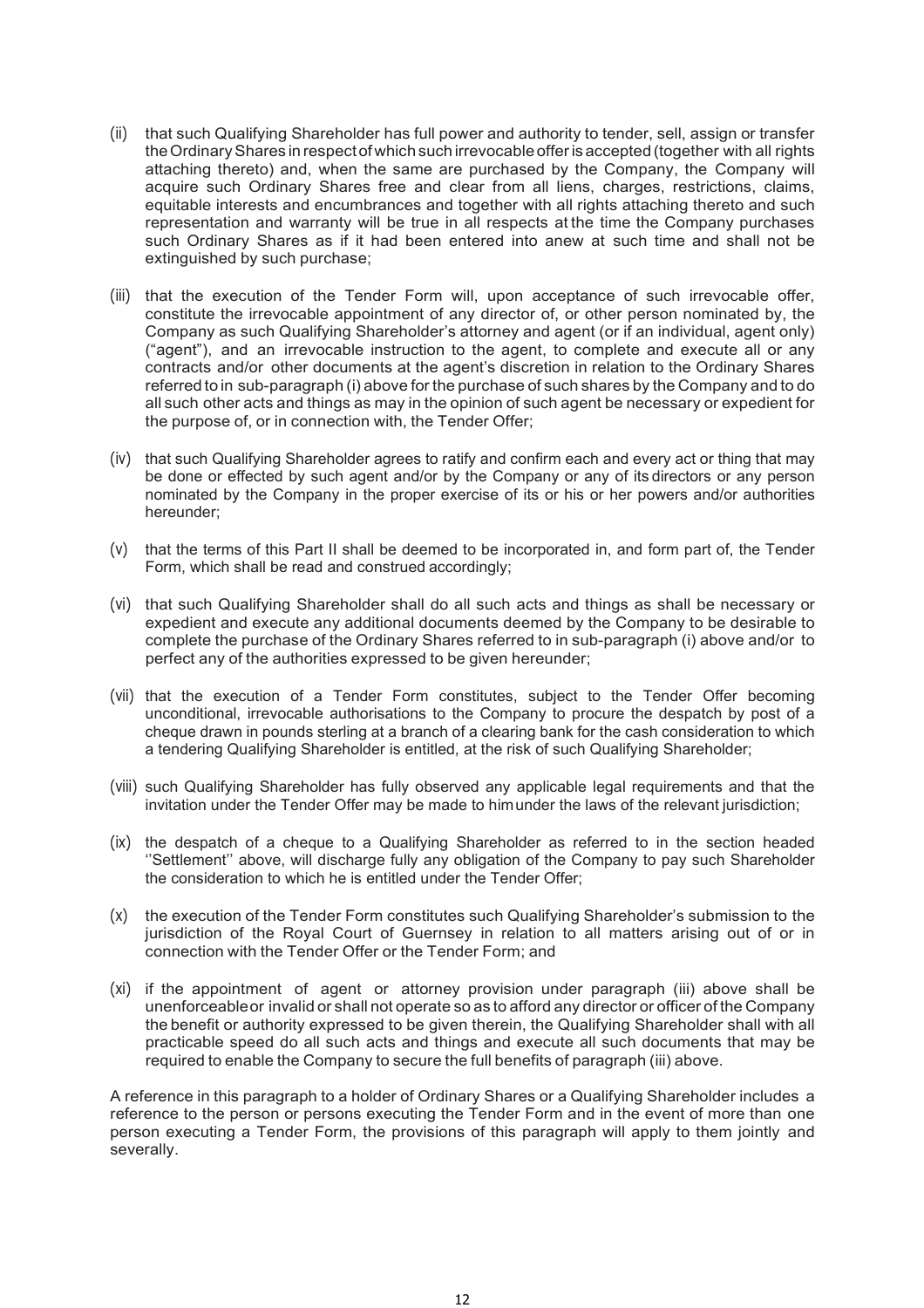## **6. Invalid tenders**

The Company reserves the absolute right to inspect (either itself or through its agents) all Tender Forms and may consider void and reject any tender that does not in the sole judgement of the Company meet the requirements of the Tender Offer. Neither the Company nor any other person will be under any duty to give notification of any defects or irregularities in Tender Forms or incur any liability for failure to give any such notification.

## **7. Closing Date and right to extend**

The Tender Offer will close at 5pm on 8 March 2022 and no Tender Forms that are received after that time will be accepted unless the Company, in its sole and absolute discretion shall have extended the period during which the Tender Offer is open (which may include in circumstances where the Company utilises its discretion to increase the Tender Price in accordance with the terms of paragraph 8 below), in which event the term "Closing Date" shall mean the latest time and date at which the Tender Offer, as so extended by the Company, shall close. The Company shall notify holders of Ordinary Shares of any extension of the Closing Date by public announcement not later than 10am on 8 March 2022.

## **8. Right to terminate or amend the Tender Offer**

(i) If at any time prior to 5pm on 8 March 2022:

(a) the Board in its absolute discretion concludes that the Tender Offer would no longer be in the best interests of the Company and/or Shareholders as a whole; or

 (b) there shall occur any change in the national or international, financial, economic, political or market conditions; or

 (c) there shall occur any change in the financial position or prospects and/or circumstances of the Company, which, in respect of (b) and (c) above, in the opinion of the Company (acting in its absolute discretion), renders the Tender Offer temporarily or permanently impractical or inadvisable (taking into account the background to and reasons for the Tender Offer), the Company shall be entitled to determine that the Tender Offer is terminated and that no Ordinary Shares tendered under the Tender Offer shall be acquired. If any such determination is made, the Company shall, as soon as practicable thereafter, announce the same through the news service of The International Stock Exchange and notify Shareholders in writing.

(ii) If at any time prior to the Closing Date there shall occur an increase in the market price of an Ordinary Share from 150p (which is the average closing middle market price of an Ordinary Share for the five Business Days ended on 23 February 2022 being the latest practicable date prior to the publication of this Circular) which, in the opinion of the Company (acting in its absolute discretion), renders the Tender Price less attractive to Shareholders, the Company shall be entitled to determine either that the Tender Offer is terminated and that no Ordinary Shares tendered under the Tender Offer shall be acquired or that the price per Ordinary Share, at the sole discretion of the Company, be increased up to an amount equal to no more than 10 per cent. above the average of the closing middle market quotations for the Ordinary Shares as published on The International Stock Exchange Daily for the five business days immediately preceding the day on which the Directors set the adjusted tender price. If the Tender Price is increased the ratio of the terms of the Tender Offer shall be amended so that the consideration payable to a Shareholder pursuant to the Tender Offer will, so far as practicable, remain the same or increase. Unless the Company specifies otherwise, all tenders will remain valid if the terms of the Tender Offer are amended to increase the Tender Price per Ordinary Share. The benefit of any increase to the tender price per Ordinary Share pursuant to the Tender Offer will be made available to all Qualifying Shareholders whose tenders have been accepted at the original tender price of 150p per Ordinary Share. If it is determined that the Tender Offer is terminated, it shall cease and determine absolutely and the Company shall, as soon as practicable thereafter, notify Shareholders in writing. If any such determination to increase the tender price per Ordinary Share is made, the Company shall, as soon as practicable thereafter, notify Shareholders by an announcement through the news service of The International Stock Exchange and/or by such other manner as the Company shall reasonably determine.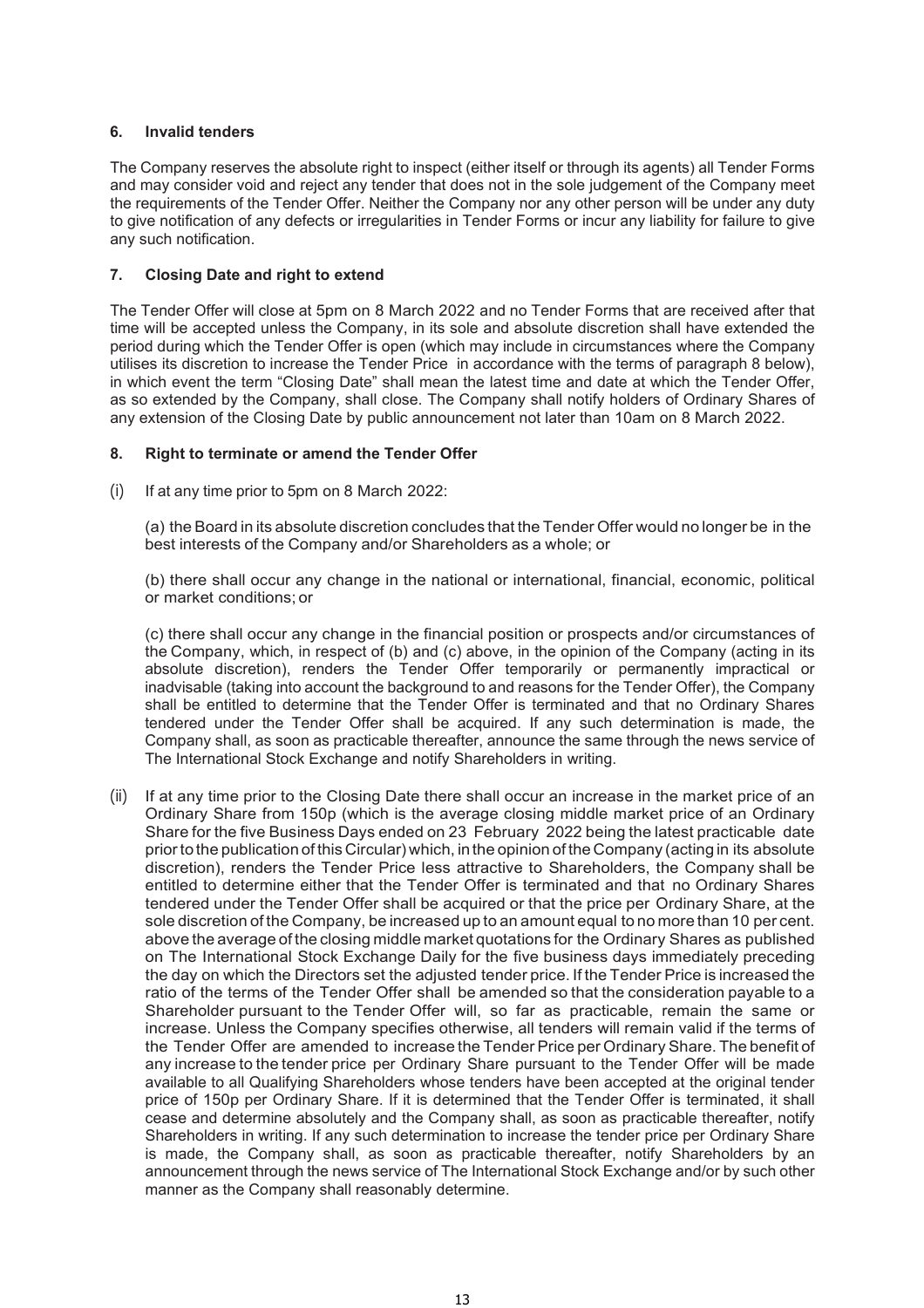## **9. Overseas Shareholders**

- (i) The making of the Tender Offer in, or to certain persons who are citizens or nationals of, or resident in, jurisdictions outside Guernsey or custodians, nominees or trustees for persons who are citizens or nationals of, or residents in, jurisdictions outside Guernsey, may be affected or prohibited by the laws of the relevant overseas jurisdiction. Shareholders who are Overseas Shareholders should inform themselves about and observe any applicable legal requirements. It is the responsibility of any such Shareholder wishing to tender Ordinary Shares to satisfy himself as to the full observance of the laws of the relevant jurisdiction in connection therewith, including the obtaining of any governmental, exchange control or other consents that may be required, the compliance with other necessary formalities and the payment of any issue, transfer or other taxes due in such jurisdiction. If you are in any doubt about your position, you should consult your professional adviser in the relevant jurisdiction. Any such Shareholder will be responsible for payment of any such issue, transfer or other taxes or other requisite payments due by whomsoever payable and the Company and any person acting on either's behalf shall be entitled to be fully indemnified and held harmless by such Shareholder for any such issue, transfer or other taxes as such person may be required to pay. No steps have been taken to register or qualify the Tender Offer or authorise the extending of this Tender Offer or the distribution of the Circular or any accompanying personalised Tender Form and any related documents in any territory outside Guernsey.
- (ii) The provisions of this paragraph 9 and/or any other terms of the Tender Offer relating to Overseas Shareholders may be waived, varied or modified as regards a specific Shareholder or on a general basis by the Company in its absolute discretion, but only if the Company is satisfied that such waiver, variation or modification will not constitute or give rise to breach of applicable securities or other laws. Subject to this, the provisions of this paragraph 9 supersede any terms of the Tender Offer inconsistent herewith. References in this paragraph 9 to a Shareholder shall include references to the persons executing a Tender Form and, in the event of more than one person executing a Tender Form, the provisions of this paragraph 9 shall apply to them jointly and severally.
- (iii) A Shareholder will be deemed not to have offered Ordinary Shares pursuant to the Tender Offer if such Shareholder is unable to make the representations and warranties set out in paragraph 5 above. The Company reserves the right, in its absolute discretion, to investigate in relation to any acceptance, whether the representations and warranties set out in paragraph 5 above and given by any Shareholder are correct and, if such investigation is undertaken and as a result the Company determines (for any reason) that such representation and warranty is not correct, such acceptance shall not be valid.

## **10. Taxation**

**The following information, which relates only to Guernsey, is applicable to the Company and to persons who are resident in Guernsey and who hold Ordinary Shares as investments. It is based on the law and practice currently in force in Guernsey.** 

**The information is not exhaustive and is intended as a general guide only and does not constitute advice. If any Shareholder is in any doubt as to their taxation position, they should consult their professional adviser without delay. Shareholders should note that tax law and its interpretation can change and that, in particular, the levels and bases of, and reliefs from, taxation may change and such changes may alter the benefits of investment in the Company. The information below applies only to Shareholders who are the absolute beneficial owners of their Ordinary Shares and does not apply to certain classes of Shareholders, such as dealers in securities, insurance companies, collective investment schemes and Shareholders who have, or are deemed to have, acquired their shares by reason of, or in connection with, an office or employment.**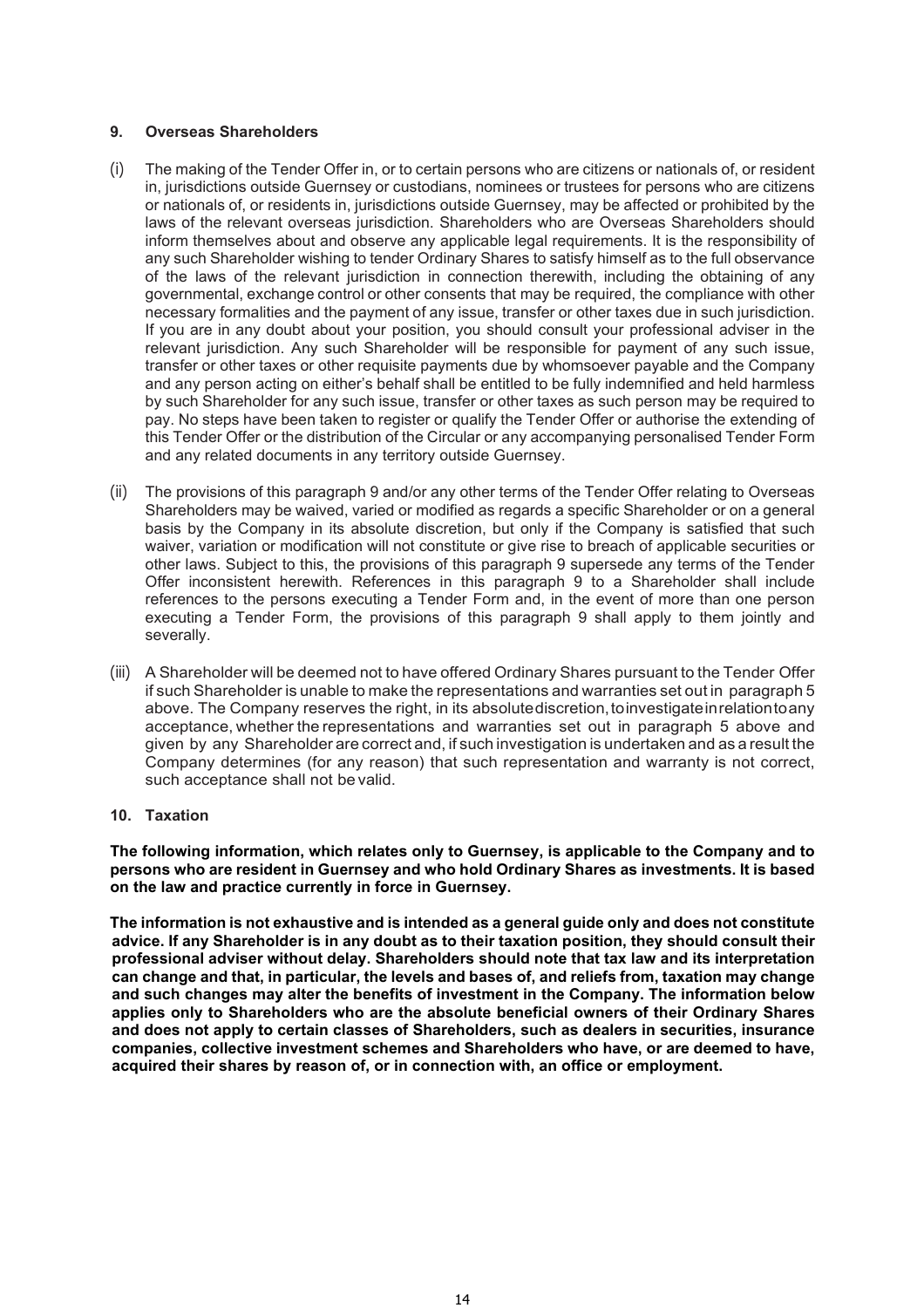## **Guernsey taxation**

#### *Shareholders*

Guernsey currently does not levy taxes upon capital, inheritances, capital gains, gifts, sales or turnover. No stamp duty is chargeable in Guernsey on the transfer or purchase of Ordinary Shares.

Non-Guernsey resident Shareholders should receive any payment for their Ordinary Shares without deduction of Guernsey income tax and without incurring a Guernsey income tax liability (except where their Ordinary Shares are held in connection with a permanent establishment of the Shareholder in Guernsey).

Shareholders who are resident for tax purposes and are not exempt in the Bailiwick of Guernsey (which includes Alderney and Herm) may be subject to withholding tax and a separate guide will be issued to all shareholders.

Individuals should consult their professional adviser if they are unsure as to their tax position.

## **11. Substantial Shareholders**

There is one shareholder of the Company that is registered as the holder of more than 10% of the Company's issued share capital, which is Huntress (CI) Nominees Limited ("Huntress") a/c KGCLT which holds 38.75% of the Company's issued share capital as at 23 February 2022, being the last practicable date prior to the publication of this document. The only underlying investor through Huntress that beneficially owns 10% or more of the Company's issued share capital is Financial Services Opportunities Investment Fund Limited ("FSOIFL"), a Guernsey regulated collective investment scheme listed on The International Stock Exchange. FSOIFL is the beneficial owner of 16.10% of the Company's issued share capital as at 23 February 2022, being the last practicable date prior to the publication of this document. Due to its diverse underlying beneficial ownership, there is no natural person who owns 10% or more of the Company's issued share capital through their interests in FSOIFL. The remaining shares held by Huntress are held on behalf of various clients of Ravenscroft (CI) Limited\* ("Ravenscroft"), none of whom hold 10% or more of the Company's issued share capital, either directly or indirectly.

\* Ravenscroft is the Market Maker to both the Company and FSOIFL. Other entities within the Ravenscroft Group act as Listing Sponsor to the Company and Investment Manager to FSOIFL. Certain individuals hold their shares in an account with Ravenscroft, through its wholly owned subsidiary Huntress, which is thus the registered holder of those shares. As a matter of best practice Ravenscroft has confirmed that Huntress will only exercise its voting rights in connection with those shares on the express instruction of the underlying client (in the case of nondiscretionary accounts) or the portfolio manager (in the case of discretionary accounts).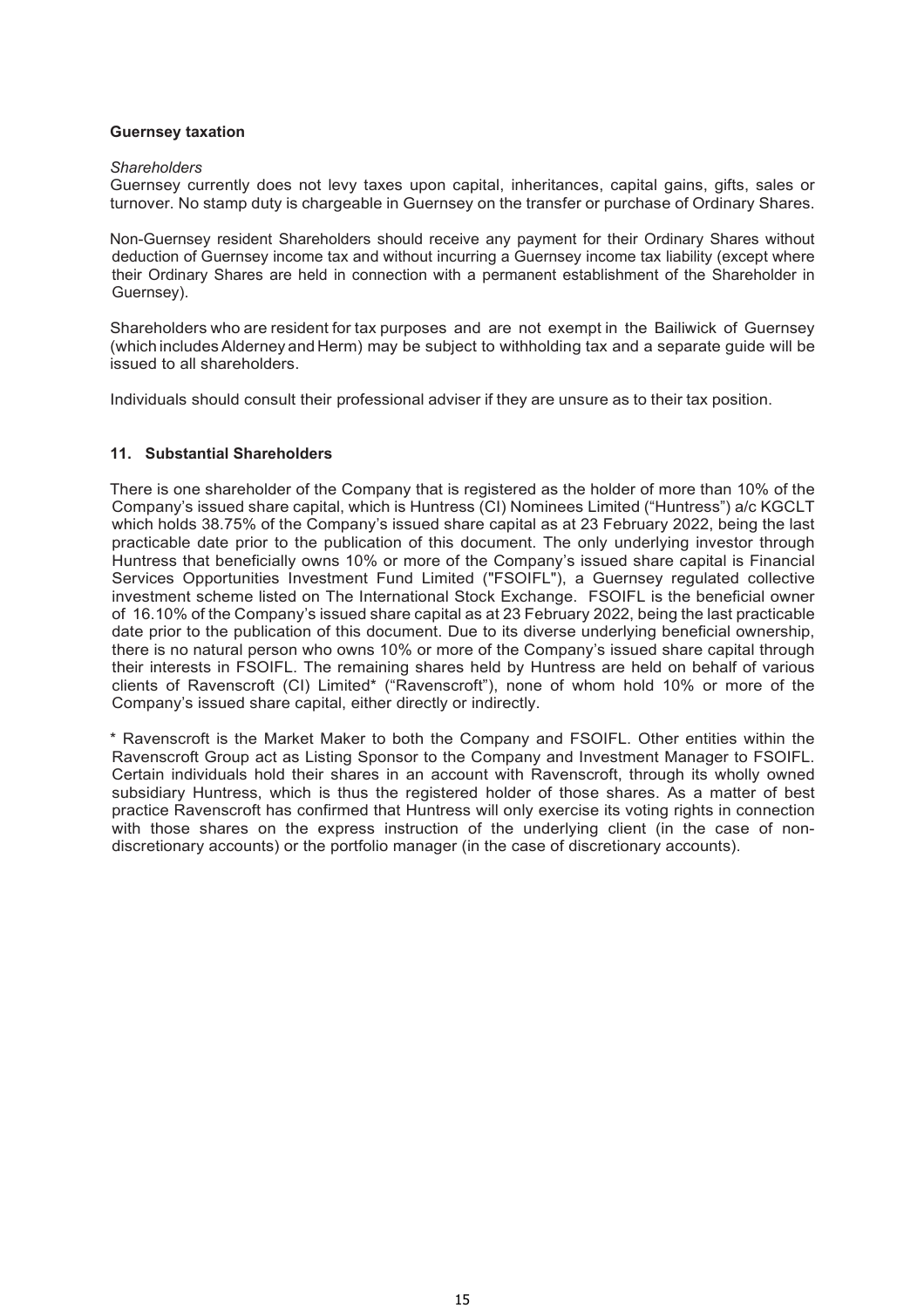## **PRAXISIFM GROUP LTD**

## (the "**Company**")

(A *company incorporated in Guernsey with company registration number 30367)*

## **NOTICE OF EXTRAORDINARY GENERAL MEETING**

**NOTICE** is hereby given that an Extraordinary General Meeting of the Company will be held at 10am on 8 March 2022 at The Old Government House Hotel, St Ann's Place St Peter Port, Guernsey GY1 2NU to consider and, if thought fit, to pass the following resolutions as special resolutions:

## **SPECIAL RESOLUTION 1**

To authorise the Company, pursuant to Article 10.1 of the Articles and in accordance with section 315 of the Law, to acquire (as defined in section 316 of the Law) Ordinary Shares pursuant to the tender offer as described in the Company's Tender Offer circular dated 24 February 2022 to ordinary shareholders provided that:

(a) the maximum aggregate number of Ordinary Shares hereby authorised to be purchased shall be 26,666,666 Ordinary Shares; and

(b) the price (exclusive of expenses) which may be paid for an Ordinary Share shall be 150p (which is the average closing middle market price of an Ordinary Share for the five Business Days ended on 23 February 2022 being the latest practicable date prior to the publication of this Circular);

(c) unless previously revoked or varied, the authority hereby conferred shall expire on the 31 March 2022.

## **SPECIAL RESOLUTION 2**

To authorise the Company, pursuant to Article 2.2 of the articles of incorporation of the Company (the "Articles") and in accordance with section 315 of the Companies (Guernsey) Law, 2008, as amended (the "Law") to make market acquisitions (as defined in section 316 of the Law) of Ordinary Shares provided that:

(a) the maximum number of Ordinary Shares hereby authorised to be purchased shall be:

- (i) 14.99% of the Ordinary Shares in issue immediately following completion of the Tender Offer,
- (ii) or, if the Tender Offer is not completed, 16,879,892 Ordinary Shares (representing 14.99% of the number of Ordinary Shares currently in issue);

(b) the minimum price (exclusive of expenses) which may be paid for an Ordinary Share shall be 1p;

(c) the maximum price (exclusive of expenses) which may be paid for an Ordinary Share shall be an amount equal to the higher of: (i) 105 per cent. of the average of the middle market quotations for an Ordinary Share (as derived from The International Stock Exchange for the five business days immediately preceding the date on which the Ordinary Share is purchased); and (ii) the price of the last independent trade of an Ordinary Share; and

(d) unless previously varied, revoked or renewed, the authority hereby conferred shall expire 15 months from the date of this resolution, save that the Company may, prior to such expiry, enter into a contract to purchase Ordinary Shares under such authority and may make a purchase of Ordinary Shares pursuant to any such contract after such expiry.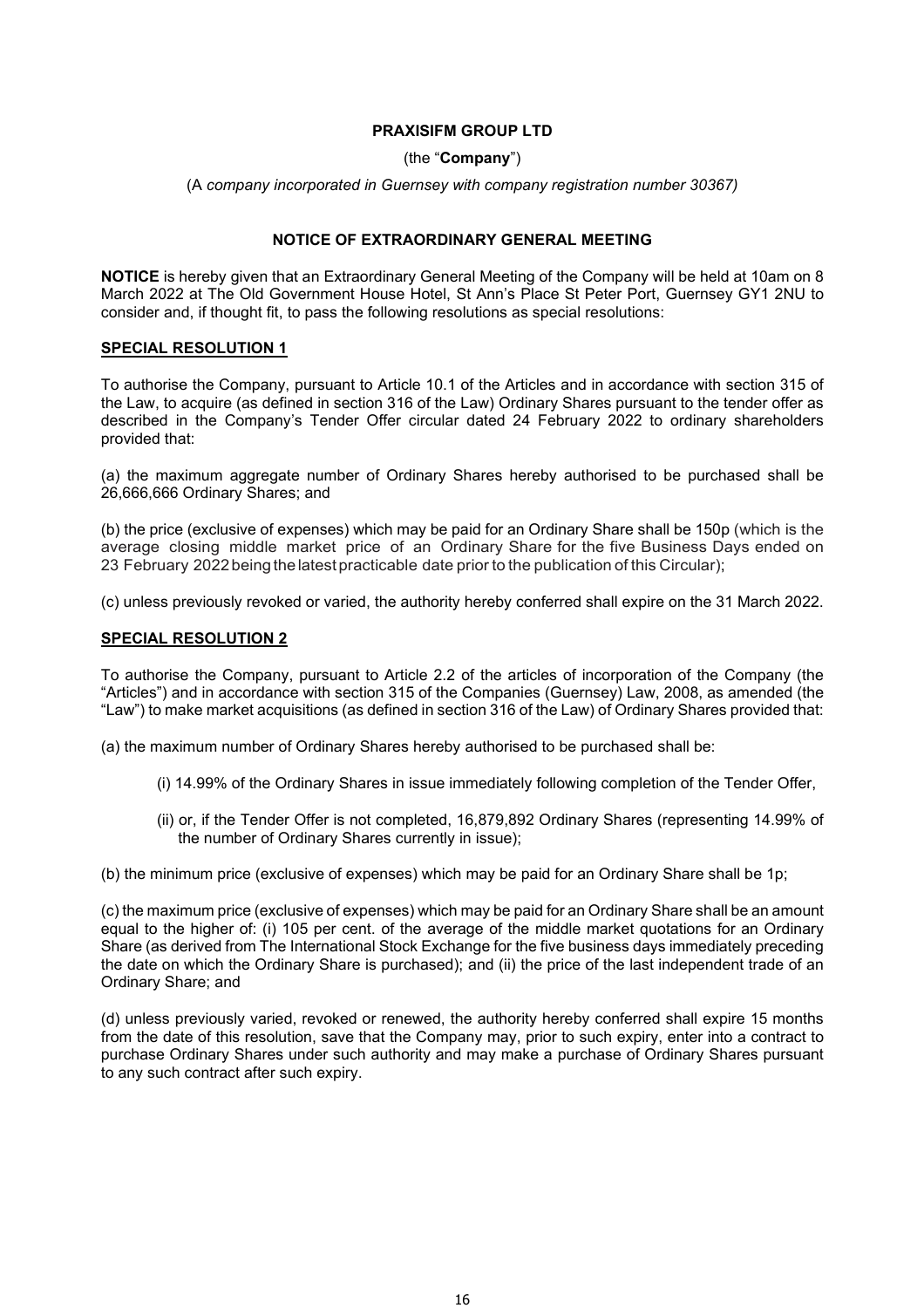## *By order of the Board*

*Registered Office* 

Sarnia House Le Truchot St Peter Port **Guernsey** Channel Islands

**Shona Darling Secretary** 

Dated 24 February 2022

## **Notes:**

The defined terms in the Circular shall have the same meaning in this Notice of Extraordinary General Meeting.

Shareholders are requested to submit their votes in respect of the Resolutions proposed in this Notice of Extraordinary General Meeting. It is the recommendation of the Board of Directors of the Company that Shareholders vote in favour of the Resolutions.

Each of the Directors is also a Shareholder, and each intends to vote in favour of the Resolutions proposed in this Notice of Extraordinary General Meeting.

## **Proxies**

- 1. A Shareholder is entitled to appoint another person as his proxy to exercise all or any of his rights to attend and to speak and vote at the Extraordinary General Meeting. A Shareholder may appoint more than one proxy in relation to the Extraordinary General Meeting provided that each proxy is appointed to exercise the rights attached to a different share or shares held by that Shareholder. A proxy need not also be a Shareholder.
- 2. Shareholders will find enclosed the Form of Proxy for use in connection with the Extraordinary General Meeting (and any adjournment thereof). The Form of Proxy should be completed in accordance with the instructions. To be valid, the Form of Proxy (together with the power of attorney or other authority, if any, under which it is executed or a notarially certified copy of such power or authority) must be deposited at the office of the Company at Sarnia House, Le Truchot, St Peter Port, Guernsey, GY1 1GR or at the email address: shona.darling@praxisifm.com by 10am on 4 March 2022 ("**Appointed Time**"). Where a Form of Proxy is given by email the power of attorney or other authority, if any, under which it is executed or a notarially certified copy of such power or authority must be provided to the office of the Company at the above address by the Appointed Time. A space has been included in the form of proxy to allow Shareholders to specify the number of Shares in respect of which that proxy is appointed. Shareholders who return the Form of Proxy duly executed but leave this space blank will be deemed to have appointed the proxy in respect of all of their Shares. Shareholders who wish to appoint more than one proxy in respect of their shareholding should submit additional copies of the Form of Proxy indicating on each copy the name of the proxy you wish to appoint and the number of Shares in respect of which the proxy is appointed.
- 3. In the case of joint holders of Shares, any one holder may vote. If more than one holder of Shares is present at the Extraordinary General Meeting, only the vote of the Shareholder first appearing in the register of members of the Company shall be counted.
- 4. To allow effective constitution of the meeting, if it is apparent to the Chairman that no shareholders will be present in person or by proxy, other than by proxy in the Chairman's favour, then the Chairman may appoint a substitute to act as an alternate proxy for any one or more shareholder(s), provided that such substitute proxy shall vote on the same basis as the Chairman.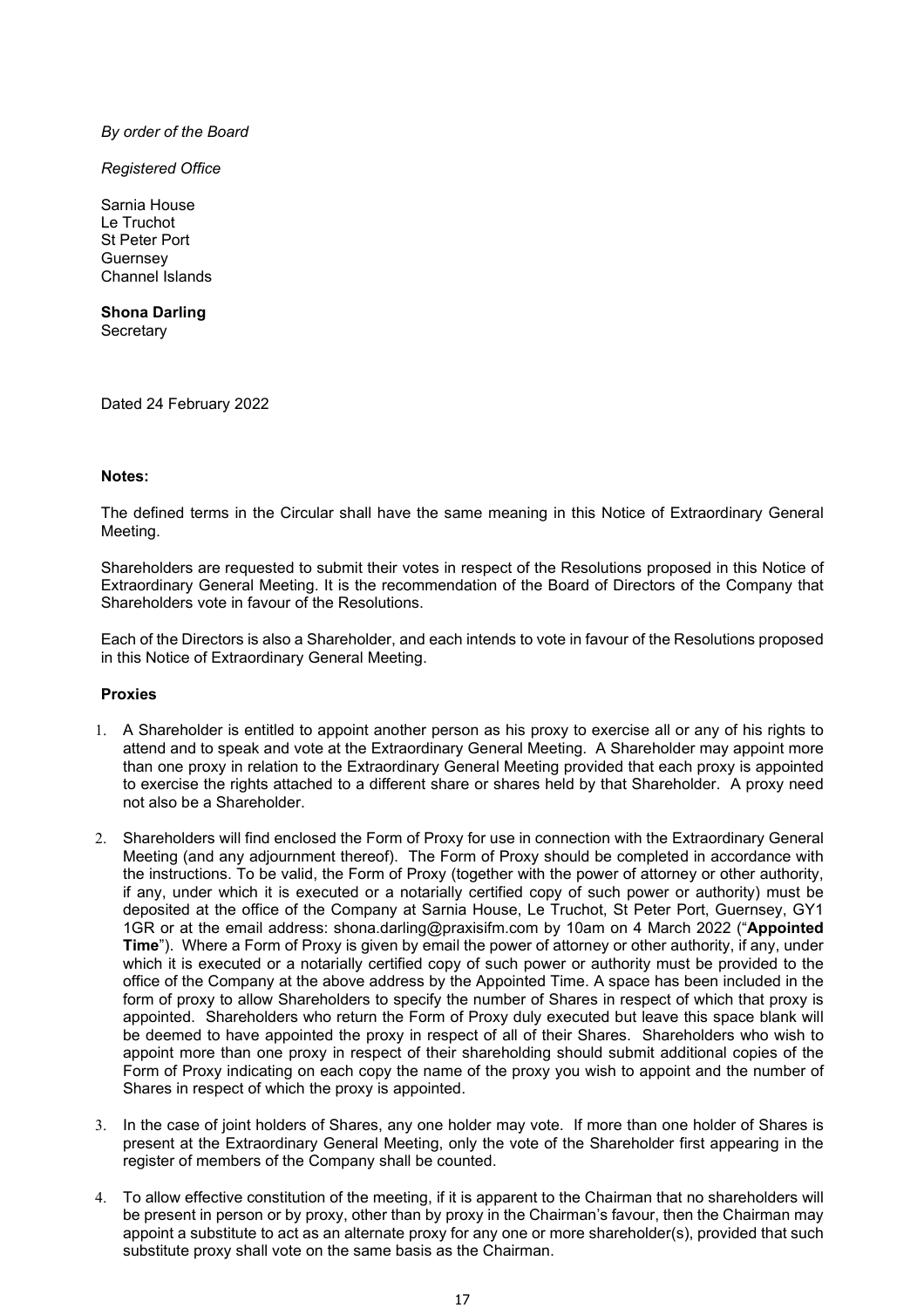## **Corporate representatives**

5. A corporate Shareholder may authorise such person or persons to act as its representative at the Extraordinary General Meeting. Where a person is authorised to represent a corporate shareholder, that person may be required to produce a certified copy of the documentation verifying that authority.

## **Right to attend and vote**

6. To be entitled to attend and vote at the Extraordinary General Meeting (and for the purpose of the determination by the Company of the votes they may cast), Shareholders must be registered in the register of members of the Company at the Appointed Time or, in the event of any adjournment 48 hours before the time of the adjourned meeting. Changes to entries on the register of members after the relevant deadline shall be disregarded in determining the rights of any person to attend and vote at the Extraordinary General Meeting.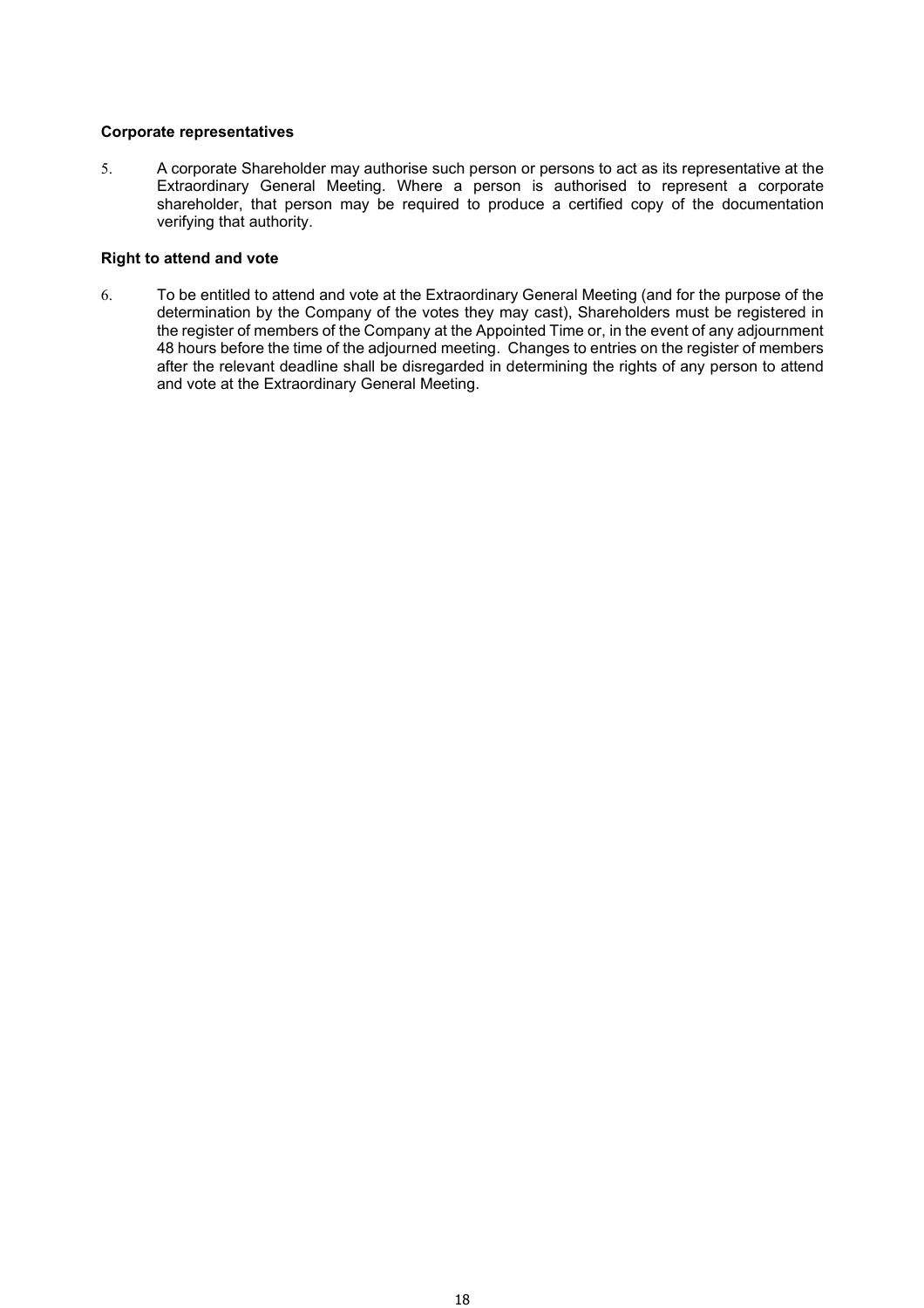## **Form of Proxy**

## **PraxisIFM Group Limited**

*(a company incorporated in Guernsey with registration number 30367)* 

Sarnia House, Le Truchot, St Peter Port, Guernsey GY1 1GR Tel: +44 (0) 1481 737600 Fax: +44 (0) 1481 749829

#### **EXTRAORDINARY GENERAL MEETING**

at 10am on 8 March 2022.

I/We

*(full name)* …………………………………………………………………………………………………………………

being a member of PraxisIFM Group Limited (the "**Company**"), do hereby appoint the Chairman of the Extraordinary General Meeting ("**EGM**"), or

 $\mathcal{L}^{\text{max}}_{\text{max}}$ 

…………………………………………………………………………………………………………………

*(name and address of proxy in block capitals)* 

as my/our proxy to attend, speak and on a poll, vote for me/us and on my/our behalf at the EGM of the Company to be held at The Old Government House Hotel, St Ann's Place, St Peter Port, Guernsey GY1 2NU at 10am on 8 March 2022 or any adjournment thereof. If the Chairman is appointed as my/our proxy the Chairman shall be entitled to appoint one or more other persons as my/our proxy as his delegate if required for the purpose of ensuring that a quorum is present at the EGM, such person being required to vote as directed below.

The proxy is to vote in respect of:

all of my Ordinary Shares / the number of Ordinary Shares specified below (\* delete as appropriate)

…………………………………………Ordinary Shares

Please tick here if this proxy appointment is one of multiple appointments being made  $□$ 

as follows:

|                                                                                                                                                                                            | <b>FOR</b> | <b>AGAINST</b> | <b>VOTE</b><br><b>WITHHELD</b> |
|--------------------------------------------------------------------------------------------------------------------------------------------------------------------------------------------|------------|----------------|--------------------------------|
| <b>Special Resolution 1</b>                                                                                                                                                                |            |                |                                |
| To authorise the Company to acquire<br>26,666,666 Ordinary Shares pursuant to<br>the Tender Offer as described in the<br>Company's circular dated 24 February<br>2022                      |            |                |                                |
| <b>Special Resolution 2</b>                                                                                                                                                                |            |                |                                |
| To authorise the Company to make market<br>acquisitions of up to 14.99% of the Ordinary<br>Shares. The maximum number of Ordinary<br>Shares hereby authorised to be purchased<br>shall be: |            |                |                                |
| (i) 14.99% of the Ordinary Shares<br>in issue immediately following<br>completion of the Tender Offer                                                                                      |            |                |                                |
| (ii) or, if the Tender Offer is not<br>completed, 16,879,892 Ordinary<br>Shares (representing 14.99% of<br>the number of Ordinary Shares<br>currently in issue)                            |            |                |                                |